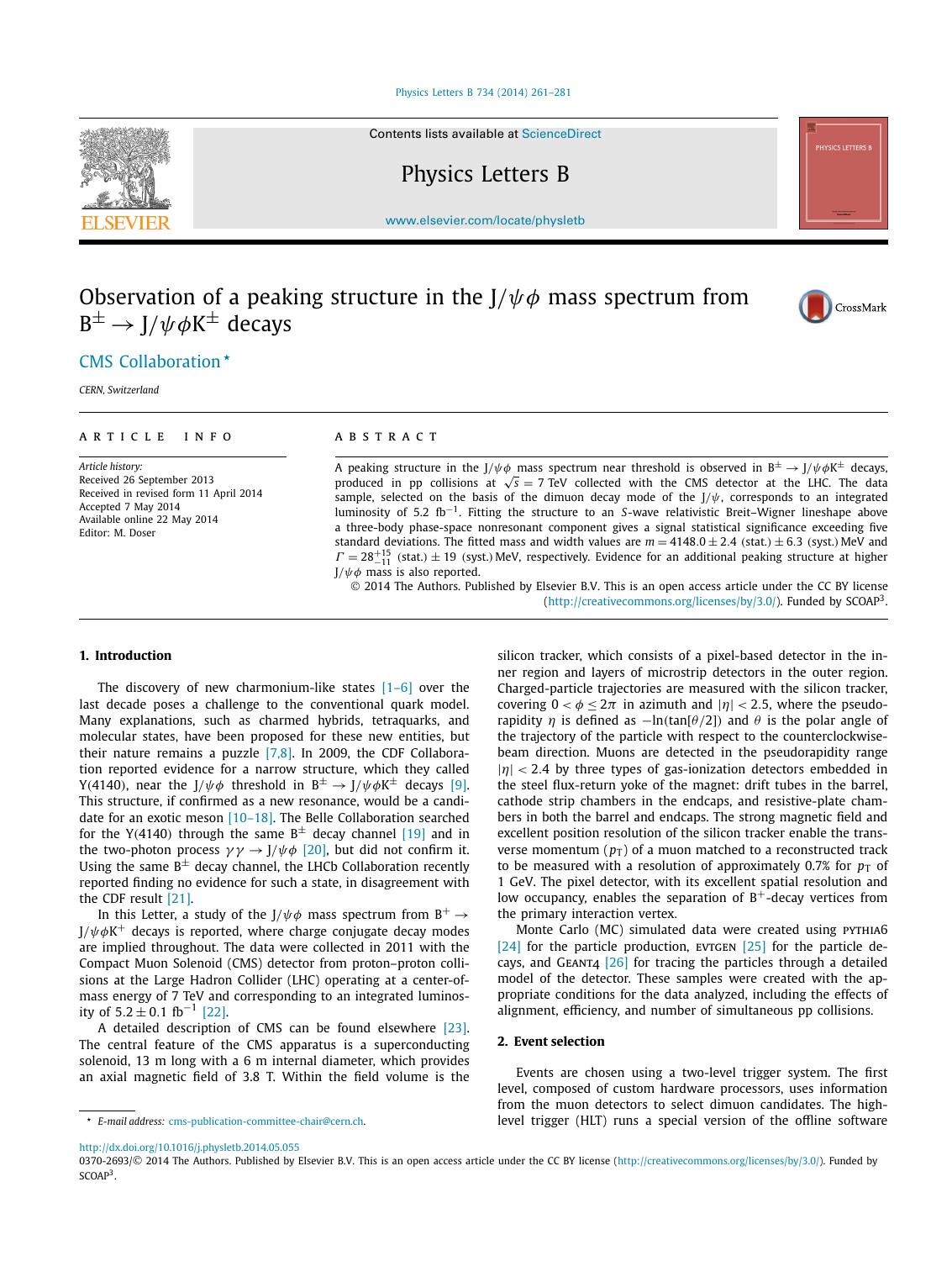<span id="page-1-0"></span>

**Fig. 1.** The  $J/\psi \phi K^+$  mass distribution with the standard event selection (left) and the tighter requirements (right). The solid curves show the result of fitting these distributions to a Gaussian signal and a second-degree polynomial background while the dashed curves show the background contribution.

code on a processor farm to select events with nonprompt J*/ψ* candidates coming from the decays of B mesons.

#### **3. Results**

Events containing J*/ψ* candidates are selected by the HLT dimuon trigger. Because of the increasing LHC instantaneous luminosity, there are two configurations of the HLT, corresponding to two running periods and two distinct data sets. For both data sets, the following requirements are already applied with the HLT. The dimuon  $p<sub>T</sub>$  is required to be greater than 6.9 GeV, the two muons must be oppositely charged and form a three-dimensional (3D) vertex with a  $\chi^2$  probability greater than 0.5–10%, depending on the running period. The resulting J*/ψ* vertex must be displaced from the average interaction point (beamspot) in the transverse plane by at least three times its uncertainty, which is the sum in quadrature of the secondary-vertex uncertainty and the beamspot size in the transverse plane. The cosine of the angle between the transverse projections of the line joining the beamspot and dimuon vertex and the dimuon momentum direction must exceed 0.9. For the later data set, there is an additional requirement that the  $p<sub>T</sub>$  of each muon be greater than 4 GeV. In the final selection of J*/ψ* candidates, the dimuon  $p<sub>T</sub>$  is required to be greater than 7 GeV, the *χ*<sup>2</sup> probability of the dimuon vertex is demanded to be greater than 10%, and the reconstructed dimuon invariant mass must be within 150 MeV of the J*/ψ* mass [\[27\].](#page-6-0)

The  $B^+ \rightarrow J/\psi \phi K^+$  candidates are reconstructed by combining three additional charged-particle tracks that are consistent with originating from the displaced  $J/\psi$  vertex and have a total charge of  $\pm$ 1. These tracks are assigned the kaon mass and this mass is used in accounting for the effects of energy loss and multiplescattering. We do not apply a mass constraint on the *φ* candidate because our experimental K+K− mass resolution (1.3 MeV) is less than the  $\phi$  meson natural width (4.3 MeV). The  $p_T$  of all kaon tracks are required to be greater than 1 GeV. Only tracks that pass the standard CMS quality requirements [\[28\]](#page-6-0) are used. The five tracks, with the  $\mu^+ \mu^-$  invariant mass constrained to the  $J/\psi$ mass, are required to form a good 3D vertex with a  $\chi^2$  probability greater than 1%. There are two  $K^+K^-$  combinations from the three charged kaon tracks, and we use the lower invariant mass as the  $\phi$  candidate; MC simulations of the B<sup>+</sup> decay predict that the *φ* signal from the other combination is negligible, which is verified in the data. The reconstructed  $K^+K^-$  invariant mass must satisfy 1.008 GeV  $< m(K^+K^-) < 1.035$  GeV to be considered as a *φ* candidate. These selection requirements were designed to maintain high efficiency for B<sup>+</sup> decays and were fixed before the  $J/\psi \phi$ mass spectrum in data was examined.

The invariant-mass spectrum of the selected J*/ψφ*K+ candidates is shown in the left plot of Fig. 1 for a mass difference  $\Delta m \equiv m(\mu^+ \mu^- K^+ K^-) - m(\mu^+ \mu^-)$  < 1.568 GeV. We only investigate candidates with  $\Delta m < 1.568$  GeV because of possible background from  $B_s^0 \rightarrow \psi(2S)\phi \rightarrow J/\psi \pi^+ \pi^- \phi$  at higher values, as discussed below. The invariant-mass spectrum is fit with a Gaussian signal function and a second-degree polynomial background function. The fit returns a  $B^+$  mass of  $5.2796 \pm 0.0006$  (stat.) GeV, which agrees with the nominal value  $[27]$ , and a Gaussian width of  $9.6 \pm 0.7$  (stat.) MeV, which is consistent with the prediction from the MC simulation. The B<sup>+</sup> yield is  $2480 \pm 160$  (stat.) events, which is the world's largest  $B^+ \rightarrow J/\psi \phi K^+$  sample. The combined  $B^+$  yield is  $2340 \pm 120$  *(stat.)* events when each data set is fit with two Gaussian signal functions and the width of each function is fixed to the prediction from MC simulation. Approximately 5% of the selected events have more than one  $B^+$  candidate within 1.5 times our mass resolution  $(\sigma)$  of the B<sup>+</sup> mass; all candidates are kept.

The right plot in Fig. 1 displays the J*/ψ*K+K−K+ invariant-mass distribution after making the following tighter requirements: the  $p_T$  of the kaons must be greater than 1.5 GeV, the  $B^+$  vertex probability must be greater than 10%, the  $B^+$  vertex must be displaced from the primary vertex in the transverse plane by at least seven times its uncertainty, and  $m(K^+K^-)$  must be within 7 MeV of the  $\phi$  meson mass [\[27\].](#page-6-0) With these requirements, 40% of the  $B^+$  candidates are retained, while the background is reduced by more than a factor of ten. This sample of cleaner signal candidates is used as a cross-check of the results obtained by employing the background-corrected J*/ψφ* mass spectrum, as described below. With the exception of this cross-check, all results are obtained with the less-restrictive criteria.

[Fig. 2](#page-2-0) shows the  $K^+K^-$  invariant-mass distribution for <sup>J</sup>*/ψ*K+K−K<sup>+</sup> candidates that have an invariant mass within ±3*σ* of the B<sup>+</sup> mass. We define events in the range  $[-12, -6]$  $\sigma$  and [6, 12] $\sigma$  of the B<sup>+</sup> mass as sidebands. The  $\phi$  mass restriction has been removed and a sideband subtraction has been performed in [Fig. 2.](#page-2-0) We fit this distribution to a *P* -wave relativistic Breit–Wigner (BW) function convolved with a Gaussian resolution function. The width of the Gaussian is fixed to 1.3 MeV, obtained from MC simulation. The fit has a  $\chi^2$  probability of 23% and returns a mass of 1019.4  $\pm$  0.1 MeV and a width of 4.7  $\pm$  0.4 MeV, consistent with the  $\phi$  meson [\[27\].](#page-6-0) The good fit to only a  $\phi$  component in [Fig. 2](#page-2-0) indicates that after the  $J/\psi$  and  $\phi$  mass requirements are made and the combinatorial background is subtracted, the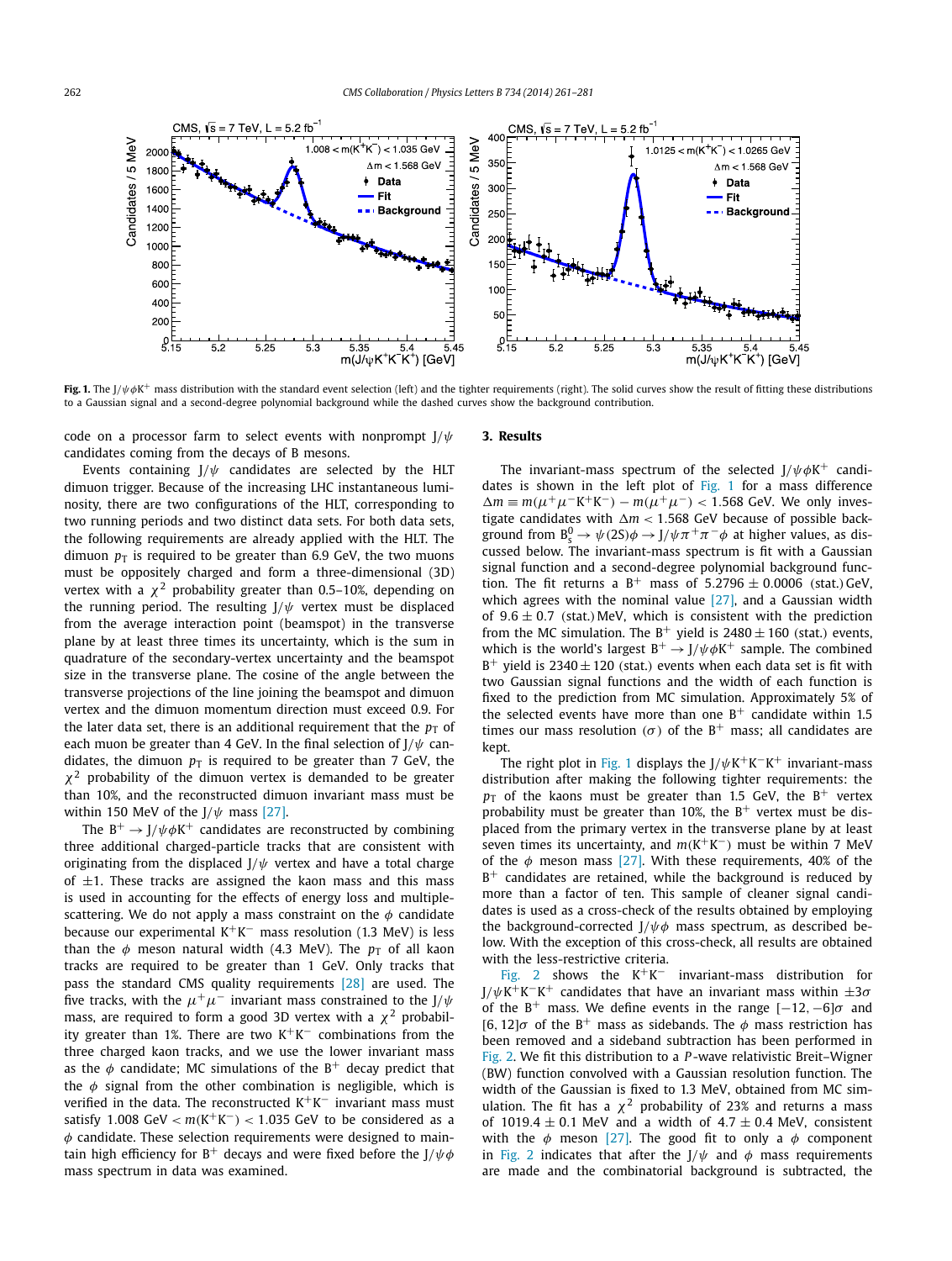<span id="page-2-0"></span>

**Fig. 2.** The B+ sideband-subtracted K+K− invariant-mass distribution for <sup>J</sup>*/ψ*K+K−K<sup>+</sup> candidates within ±3*σ* of the nominal <sup>B</sup><sup>+</sup> mass. The solid curve is the result of the fit described in the text. The dashed line shows the zero-candidate baseline.

 $B^+ \to \mu^+\mu^-K^+K^-K^+$  candidates are consistent with being solely  $J/\psi \phi K^+$ , with negligible contribution from  $J/\psi f_0(980)K^+$  or nonresonant J*/ψ*K+K−K+.

As seen in [Fig. 1,](#page-1-0) there are two main components to the  $J/\psi \phi K^+$  invariant-mass spectrum: the B<sup>+</sup> signal and a smooth background. Possible contributions from other B-hadron decays are examined using MC simulations of inclusive B<sup>+</sup>, B<sup>0</sup>, and B<sub>S</sub> decays. Based on this study, the mass-difference region ( $\Delta m > 1.568$  GeV) is excluded from the analysis to avoid potential background from  $B_c^0$  $\rightarrow \psi(2S)\phi \rightarrow J/\psi \pi^{+}\pi^{-}\phi$  decays, where one pion is assumed to be a kaon and the other is not reconstructed.

To investigate the J*/ψφ* invariant-mass distribution, rather than fitting the distribution itself with its large combinatorial background, the  $I/\psi \phi K^+$  candidates are divided into 20 MeV-wide *m* intervals, and the J*/ψφ*K+ mass distributions for each interval are fit to extract the  $B^+$  signal yield in that interval. We use a second-degree polynomial for the combinatorial background and two Gaussians for the  $B^+$  signal. The fit is performed separately for each data set. The mean values of the two Gaussians are fixed to the  $B^+$  mass [\[27\],](#page-6-0) and the width values of the Gaussians, as well as their relative ratio, are fixed to the values obtained from MC simulation for each specific  $\Delta m$  interval in each data set. The results of all the fits are good descriptions of the data distributions with an average  $\chi^2$  per degree of freedom (dof) close to 1. The resulting  $\Delta m$  distribution for the combined data sets is shown in Fig. 3. Two peaking structures are observed above the simulated phase-space (PS) continuum distribution shown by the dotted line.

Results obtained from both data sets are consistent. We have checked that events with multiple  $B^+$  candidates do not artificially enhance the two structures. The total number of  $B^+$  signal events in the  $\Delta m$  intervals below 1.568 GeV is 2320 $\pm$ 110 *(stat.)*, which is consistent with the total number of  $B^+$  candidates estimated from the mass spectrum in [Fig. 1.](#page-1-0)

A full study of the  $J/\psi \phi$  resonant pattern in the B<sup>+</sup>  $\rightarrow$  $\mu^+\mu^-$ K<sup>+</sup>K<sup>−</sup>K<sup>+</sup> decay via an amplitude analysis of the five-body decay would require a data sample at least an order of magnitude larger than is currently available, as well as more precise information on possible  $\phi K^+$  or  $J/\psi K^+$  resonances that may contribute to this decay. Instead, the  $\Delta m$  distribution is studied, since it is related to the projection of the two-dimensional (2D) J*/ψφ*K+ Dalitz plot onto the  $m^2$ *(J*/ $\psi \phi$ ) axis.

Before fitting the  $\Delta m$  distribution, it must be corrected for the relative detection and reconstruction efficiencies of the candidate events. Since no branching fractions are being determined, only the relative efficiency over the Dalitz plot is required. If a pos-



**Fig. 3.** The number of  $B^+ \rightarrow J/\psi \phi K^+$  candidates as a function of  $\Delta m =$  $m(\mu^+\mu^-K^+K^-) - m(\mu^+\mu^-)$ . The solid curve is the global unbinned maximumlikelihood fit of the data, and the dotted curve is the background contribution assuming three-body PS. The band is the  $\pm 1\sigma$  uncertainty range for the background obtained from the global fit. The dashed and dash-dotted curves are background curves obtained from two different event-mixing procedures, as described in the text, and normalized to the number of three-body PS background events. The short dashed curve is the 1D fit to the data.

sible  $\phi K^+$  or  $J/\psi K^+$  resonance did exist, the density of events would depend on the quantum numbers of the resonance and on the interference of the two structures with the possible resonance. Ignoring these possible interference effects, the MC simulation is used to determine the efficiency over the  $m^2(\phi K^+)$  vs.  $m^2(J/\psi \phi)$ Dalitz plot, assuming a PS distribution for the three-body decay  $B^+ \rightarrow J/\psi \phi K^+$ . The  $J/\psi$  and  $\phi$  vector meson decays are simulated using their known angular distributions according to the VLL and VSS model in EVTGEN, while we assume there is no polarization for the two vectors. The PS MC simulation is reweighted assuming either transverse or longitudinal J*/ψ* and *φ* polarization. The effect of either polarization is found to be negligible. The measured efficiency is fairly uniform, varying by less than 25% over the entire allowed three-body PS. Assuming a uniform PS distribution, the efficiency for each  $\Delta m$  bin is taken to be the average of the efficiencies over the full kinematically allowed  $m(\phi K^+)$  range. To estimate the systematic uncertainty in the efficiency caused by its dependence on the unknown quantum numbers of the structures, and hence on their unknown decay angular distributions, the efficiency is evaluated under the assumption of both a  $\cos^2\theta$  and  $\sin^2 \theta$  dependence, where  $\theta$  is the helicity angle, defined as the angle in the  $J/\psi\phi$  rest frame between the direction of the boost from the laboratory frame and the J*/ψ* direction. Since the efficiency tends to be lower towards the edge of the Dalitz plot, the  $\cos^2\theta$  dependence gives a lower average efficiency than the default efficiency, while the  $\sin^2 \theta$  dependence gives a slightly higher average efficiency. This variation (10%) is taken as the systematic uncertainty in the efficiency from our lack of knowledge of the quantum numbers of the structures and the effects of interference with possible two-body resonances.

We investigate the possibility that the two structures in the *m* distribution are caused by reflections from resonances in the other two-body systems,  $J/\psi K^+$  and  $\phi K^+$ . Such reflections are well known in the two-body systems from other three-body decays because of kinematic constraints. There are candidate states that decay to  $\phi$ K<sup>+</sup> [\[27\],](#page-6-0) although they are not well established. These could potentially produce reflected structures in the J*/ψφ* spectrum. In particular, a *D*-wave contribution to K<sup>−</sup>p scattering in the mass region around 1.7–1.8 GeV has been reported by several fixed-target experiments [\[29–31\].](#page-6-0) This is interpreted as two interfering broad  $I^P = 2^-$  resonances, labeled K<sub>2</sub>(1770) and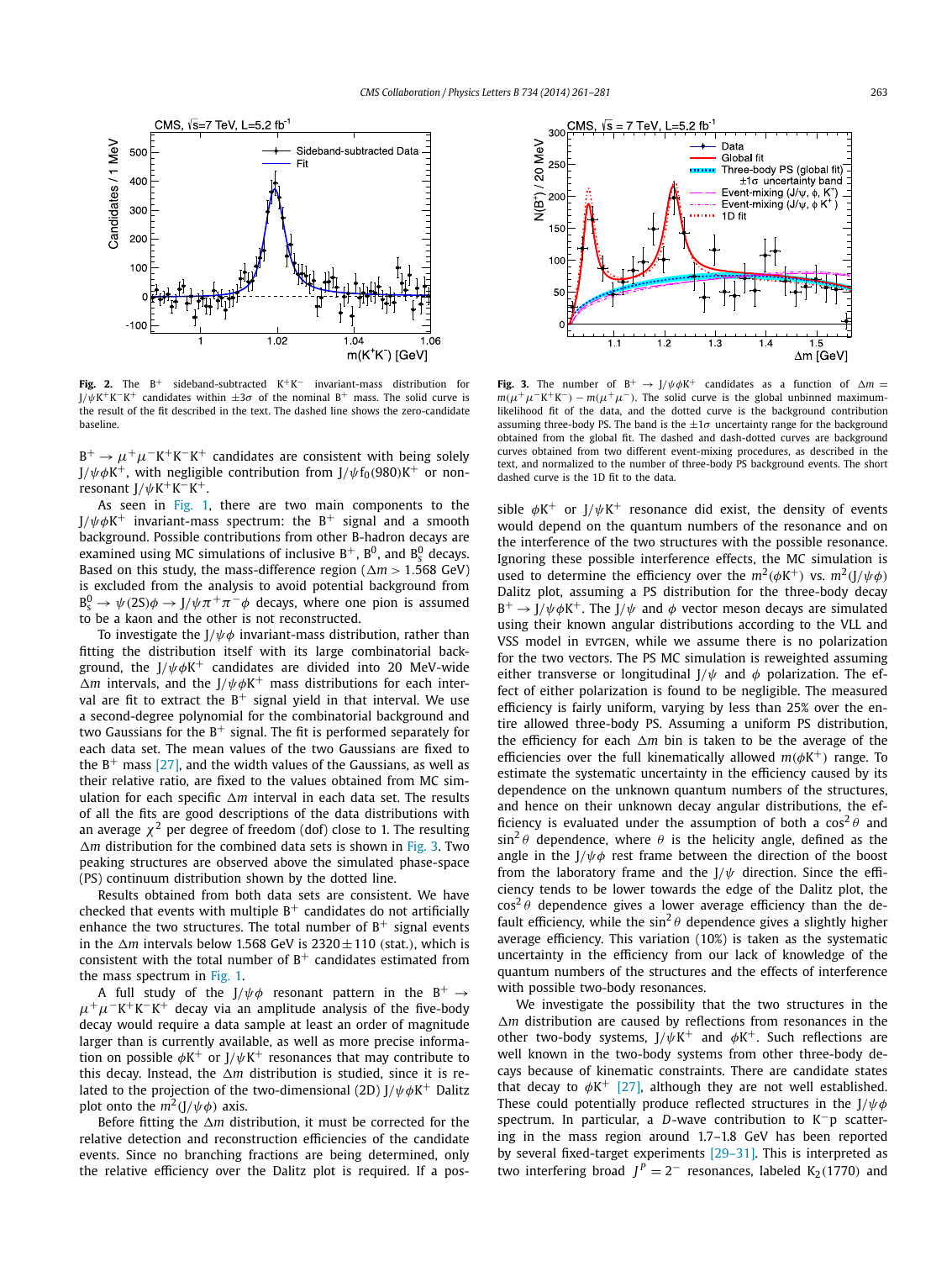

**Fig. 4.** The yield of  $B^+ \rightarrow J/\psi K^+ K^- K^+$  candidates in the data as a function of the  $K+K-K^+$  invariant mass. The error bars represent the statistical uncertainties. The solid curve is the prediction from the PS simulation.

 $K<sub>2</sub>(1820)$ , with widths in the range 200–300 MeV. These resonances at relatively low  $\phi$ K<sup>+</sup> mass cannot affect the  $J/\psi \phi$  structure near threshold, but could contribute to the second J*/ψφ* structure near  $\Delta m = 1.2$  GeV. To study possible reflections from the *φ*K+ spectrum, we consider *φ*K+ resonances with various masses, widths, and helicity angle distributions, but are not able to reproduce the pattern of structures seen in the J*/ψφ* spectrum. Moreover, we separately analyze the J*/ψφ* spectrum for values of the  $\phi$ K<sup>+</sup> masses larger than 1.9 GeV, a region of the Dalitz plot unaffected by postulated  $\phi K^+$  resonances, and still observe the structure near  $\Delta m = 1.2$  GeV.

There are no candidate  $I/\psi K^+$  resonances reported in the literature. Still, we have considered such resonances with various masses, widths, and helicity angle distributions. No combination produces a reflected spectrum that matches the observed J*/ψφ* spectrum.

We have also checked the events with  $\Delta m$  larger than 1.568 GeV that had been eliminated from the analysis to ensure that they could not cause similar reflections in the low- $\Delta m$  region. After subtraction of the  $B_s^0$  background the  $\Delta m$  distribution of events with  $\Delta m$  larger than 1.568 GeV is consistent with the prediction based on the three-body phase-space hypothesis for the nonresonant background. (Please see the supplemental material in the online version at <http://dx.doi.org/10.1016/j.physletb.2014.05.055> for plots.)

The results of these studies make it improbable that the two structures seen in the  $J/\psi\phi$  spectrum are solely caused by reflec-

tions from resonances in the other two-body systems. However, we cannot entirely exclude the possibility of such resonances. For instance, the K<sup>+</sup>K<sup>-</sup>K<sup>+</sup> spectrum shown in Fig. 4 displays an excess of events above the predicted PS distribution in the 1.7–1.8 GeV region, an excess that cannot be attributed to the presence of the  $J/\psi \phi$  structure near threshold. Fig. 4 is obtained by dividing the J*/ψφ*K+ candidates into 40 MeV-wide K+K−K+ mass intervals and fitting the J*/ψφ*K+ invariant-mass distributions for each interval to extract the  $B^+$  signal yield in that interval. The  $\Delta m$  distribution after excluding the region ( $1.68 < m(K+K-K^+) < 1.88$  GeV) with the excess of events is shown in the left plot of Fig. 5 and the corresponding distribution for the excluded  $\Delta m$  region in the right plot. The presence of the lower-mass structure is still apparent in the left plot, while that of the higher-mass structure is reduced though still visible. Possible interference effects over the Dalitz plot could therefore distort the shape of the observed J*/ψφ* structures and affect the extraction of the resonance parameters. The event sample is not large enough to investigate these effects further. We assume that any interference effects can be neglected. The structures in the J*/ψφ* mass spectrum are described in terms of zero, one, or two noninterfering resonances and a nonresonant continuum component.

We fit the two structures with *S*-wave relativistic BW functions convolved with a Gaussian mass resolution function whose width varies linearly from 1 MeV at threshold to about 4 MeV at  $\Delta m = 1.25$  GeV, as determined from simulation. Each structure is described by a mass, width, and yield, all determined from the fit. The continuum is assumed to follow a three-body PS shape. As an alternative, to check the sensitivity of the result to this assumption, the shape of the continuum is obtained from an event-mixing technique where the  $J/\psi$ ,  $\phi$ , and K<sup>+</sup> candidates are selected from different events. We use two versions of the event mixing, which differ by the  $\phi$  and K<sup>+</sup> candidates being selected in the same event or not; they lead to almost identical shapes. The differences between the two event-mixing shapes and the three-body PS are used to evaluate the systematic uncertainties in the continuum modeling. To further investigate the effect of a possible  $\phi K^+$  resonance around 1.7 GeV as shown in Fig. 4, we reweight our phasespace MC events with a  $\phi$ K<sup>+</sup> mass distribution corresponding to a BW with a mass of 1.773 GeV and a width of 200–300 MeV [\[27\].](#page-6-0) The helicity angle in the  $\phi$ K<sup>+</sup> system is then weighted to correspond to several different assumptions about the decay of the possible resonance. We estimate the yield of the possible  $\phi$ K<sup>+</sup> resonance in Fig. 4 to be 10% of the total number of events. We find that the shape of the PS  $\Delta m$  distribution is always above the various distributions obtained from the above mixing in the range  $\Delta m$  < 1.12 GeV. Thus, we conclude that using the PS distribution



Fig. 5. The number of  $B^+ \to J/\psi \phi K^+$  candidates as a function of  $\Delta m$  requiring either  $m(\phi K^+)$  < 1.68 GeV or  $m(\phi K^+)$  > 1.88 GeV (left), or 1.68 <  $m(\phi K^+)$  < 1.88 GeV (right). The solid curve is the prediction from the PS simulation.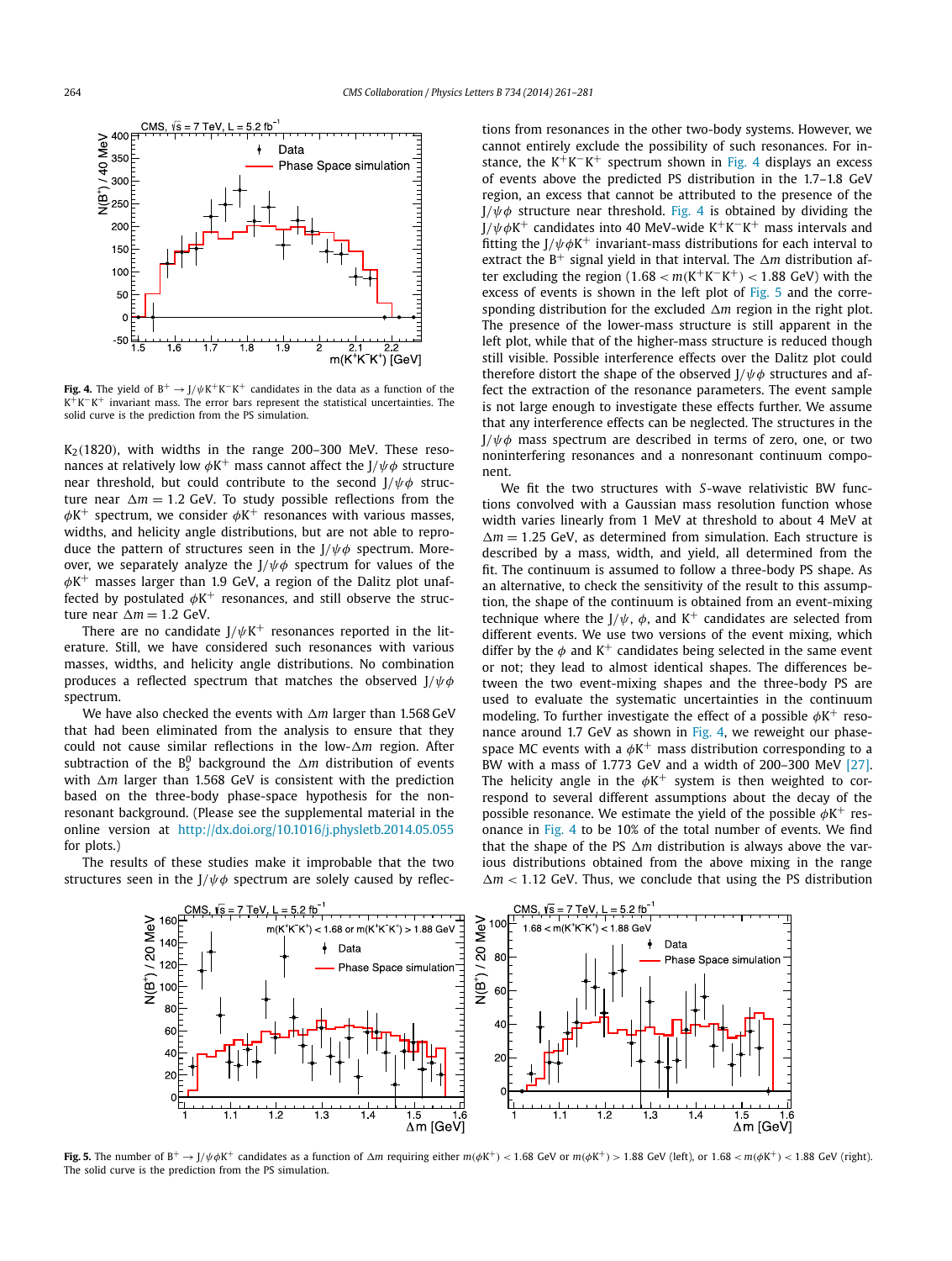<span id="page-4-0"></span>as the default background curve is more conservative with respect to the significance of the low-mass peak if there is a possible effect from a  $\phi$ K<sup>+</sup> resonance.

The masses and widths of the two structures are extracted by dividing the J*/ψφ*K+ candidates into 20 MeV-wide intervals of *m* from 1.008 to 1.568 GeV and performing a global unbinned maximum-likelihood (UML) fit to the  $J/\psi \phi K^+$  invariant-mass distribution in each  $\Delta m$  interval. The two data sets are fitted separately, with a total of 56 mass spectra fitted simultaneously. In each fit, the  $B^+$  mass is fixed to its nominal value and the mass resolution  $\delta$  is calculated using:

$$
\delta = a_0 + a_1 \langle \Delta m \rangle + a_2 \langle \Delta m \rangle^2,
$$

where  $\langle \Delta m \rangle$  is the value of  $\Delta m$  at the center of the bin, and  $a_0$ ,  $a_1$ , and  $a_2$  are determined from simulation, separately for the two data sets. The combinatorial background in each bin is modeled as a second-degree polynomial. In the global fit, the  $B^+$  vield is expressed as the product of the relative efficiency times the number of signal events from the two BWs and the nonresonant continuum events. We fit the J*/ψφ*K+ invariant-mass distribution for each  $\Delta m$  bin from the two data sets simultaneously by projecting the above product into each bin. The UML fit returns signal event yields of  $310 \pm 70$  *(stat.)* and  $418 \pm 170$  *(stat.)* for the lowerand higher-mass structures, respectively. The corresponding mass difference and width values are:  $\Delta m_1 = 1051.3 \pm 2.4$  *(stat.)* MeV,  $\Gamma_1 = 28^{+15}_{-11}$  (stat.) MeV;  $\Delta m_2 = 1217.1 \pm 5.3$  (stat.) MeV,  $\Gamma_2 =$  $38^{+30}_{-15}$  (stat.) MeV. The projection of the UML fit assuming two structures onto the J*/ψφ* mass spectrum is represented as the solid line in [Fig. 3.](#page-2-0)

As a check on the fitting procedure, we perform an alternative one-dimensional (1D) binned  $\chi^2$  fit to the  $\Delta m$  spectrum shown in [Fig. 3.](#page-2-0) The same signal and background functions are used in the 1D fit as in the global fit. The result of the 1D fit, assuming two structures, is shown as the dashed line in [Fig. 3.](#page-2-0) The measurements of the masses, widths, and yields of the two structures from the global and 1D fits are in good agreement.

To evaluate the significance of each of the two structures, three UML and three 1D (binned  $\chi^2$ ) fits are performed on the data shown in [Fig. 3:](#page-2-0) (1) a background-only fit (null-hypothesis); (2) a background plus a single *S*-wave relativistic BW signal function convolved with a Gaussian resolution function having a width of 2 MeV for the lower-mass structure; and (3) a background plus two *S*-wave relativistic BW functions convolved with a Gaussian resolution function to model both structures. The log-likelihood ratio  $-2\Delta \ln \mathcal{L}$  in the case of the UML fits or the  $\chi^2$  change  $\Delta \chi^2$  for the 1D fits between (1) and (2) is then a measure of the statistical significance of the lower-mass structure, while the corresponding values between fits (2) and (3) give a measure of the statistical significance of the higher-mass structure. The resulting values for a decrease in dof of 3 are  $-2\Delta \ln \mathcal{L} = 58$  and  $\Delta \chi^2 = 53$  for the lower-mass structure, and 36 and 37 for the higher-mass structure.

Simulated samples are used to estimate the probability that background fluctuations alone could give rise to a signal as significant as that seen in the data for the lower-mass structure. Over 50 million  $\Delta m$  spectra were generated between 1.008 and 1.568 GeV with 2300 events for each spectrum based on a threebody PS shape. The most significant fluctuation in each spectrum is found whose  $J/\psi\phi$  invariant mass is within  $\pm 3$  times the uncertainty in the CDF mass value of 4.140 GeV and having a width between 10 MeV (half the  $\Delta m$  bin width) to 80 MeV (half the separation between the two structures). We then obtain the  $\Delta \chi^2$ distributions in the simulated pure background samples and compare them with the corresponding value of the signal in the data.

#### **Table 1**

Systematic uncertainties in the measured masses and widths of the two peaking structures from the sources listed and the total uncertainties.

|                             | $m_1$ (MeV) | $\Gamma_1$ (MeV) | $m2$ (MeV) | $\Gamma_2$ (MeV) |
|-----------------------------|-------------|------------------|------------|------------------|
| $B+$ background PDF         | 0.8         | 7.4              | 2.6        | 9.9              |
| $B^+$ signal PDF            | 0.2         | 3.6              | 2.7        | 0.2              |
| Relative efficiency         | 4.8         | 6.0              | 0.9        | 10.0             |
| $\Delta m$ binning          | 3.7         | 1.5              | 2.7        | 0.2              |
| $\Delta m$ structure PDF    | 0.8         | 9.3              | 0.6        | 4.9              |
| $\Delta m$ mass resolution  | 0.8         | 6.4              | 0.6        | 4.6              |
| $\Delta m$ background shape | 0.2         | 7.0              | 0.3        | 0.2              |
| Selection requirements      | 0.8         | 7.8              | 5.5        | 1.8              |
| Total                       | 6.3         | 19               | 7.3        | 16               |

No generated spectrum is found with a fluctuation having a  $\Delta \chi^2$ greater than or equal to the value obtained in the data (53). The resulting *p*-value, taken as the fraction of the simulated samples with a  $\Delta \chi^2$  value greater than or equal to the value obtained in the data, is less than  $2 \times 10^{-8}$ , which corresponds to a significance of more than 5 standard deviations. Because the second structure could be affected by possible  $\phi K^+$  resonances, it is difficult to model the background shape in that mass range, and we do not quote a numeric significance for the higher-mass structure. However, there is clear evidence for a second structure around  $\Delta m = 1.2$  GeV even after excluding the region with possible  $K_2$  resonances. There is also a small excess of events around  $\Delta m = 1.4$  GeV, but with a local significance of less than 3 standard deviations.

Various checks are made to examine the robustness of the two structures. Each selection criterion is individually varied, and in no case is there an indication of a bias in the selection procedure. The relative efficiencies for the first five  $\Delta m$  bins are varied by  $\pm 20\%$  and the fit repeated, confirming the robustness of the significance of the first structure. The  $\Delta m$  distribution from an sPlot  $[32]$  projection is compared to the  $\Delta m$  distribution shown in [Fig. 3.](#page-2-0) No indication of bias is found. The sPlot algorithm is a background-subtraction technique that weights each event based on the observed signal-to-background ratio, in this case from the fit to the  $J/\psi \phi K^+$  mass distribution shown in [Fig. 1.](#page-1-0) We repeat the analysis with the tighter requirements discussed earlier that lower the combinatorial background level by a factor of ten and retain 40% of the  $B^+$  events, as shown in the right plot in [Fig. 1.](#page-1-0) The  $\Delta m$ plot for these events looks similar to [Fig. 3,](#page-2-0) showing two peaking structures whose fitted mass and width values are consistent with the results from the nominal data sample. No indication of a possible bias is found.

The estimations of the contributions to the systematic uncertainties in the mass and width measurements of the two structures shown in Table 1, are determined from several studies. The uncertainties owing to the probability density functions (PDFs) for the combinatorial background shape in the *m(*J*/ψφ*K+*)* spectrum and the  $B^+$  signal are studied by using different PDFs such as firstand third-degree polynomials, exponential functions, and a number of Gaussian functions. The uncertainties in the shape of the relative efficiency vs.  $\Delta m$  are evaluated by varying the relative efficiency in various bins and comparing with the 2D efficiencies for correction of  $m(J/\psi \phi)$  vs.  $m(\phi K^+)$ . The uncertainties caused by the binning of the  $\Delta m$  spectrum are studied by using 10 MeV bins instead of 20 MeV bins. To estimate the uncertainty from the signal fitting function, we repeat the fit to the  $\Delta m$  distribution using either a nonrelativistic BW or a *P* -wave relativistic BW function for each structure. The uncertainties from the  $\Delta m$  mass resolution are studied by varying the mass resolution values obtained from simulation within their statistical uncertainties. To evaluate potential distortions in the  $\Delta m$  background shape caused by possible  $\phi$ K<sup>+</sup>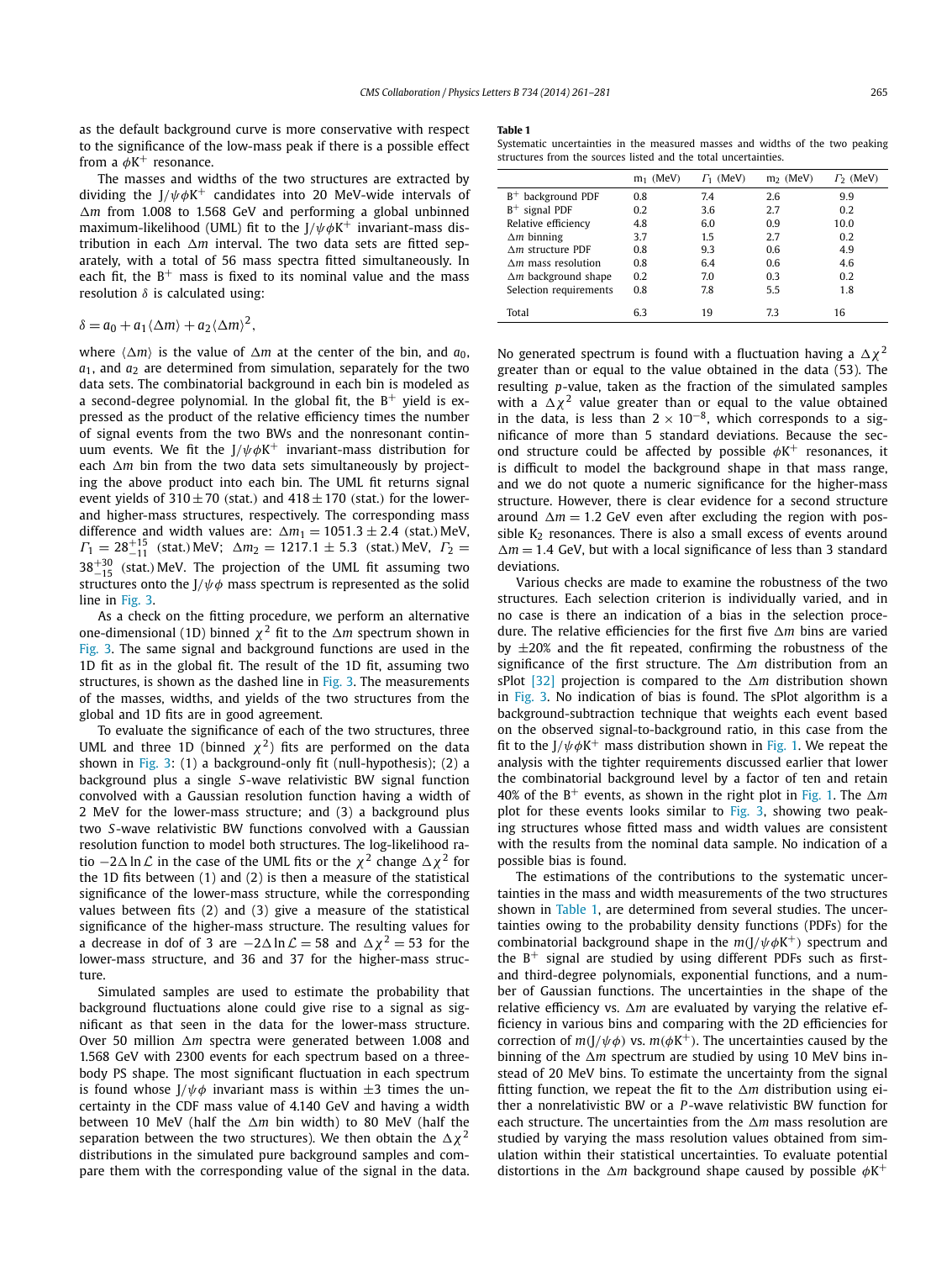<span id="page-5-0"></span>resonances, we obtain the  $\Delta m$  background shape from data using an event-mixing technique by applying the same kinematic constraints and taking the  $\phi$  and K<sup>+</sup> candidates from the same event, but the J*/ψ* candidate from a different event. The uncertainties due to selection requirements are studied in the MC sample. The overall systematic uncertainties in the measurement of the masses and widths of the two structures are found by adding in quadrature the individual combinations summarized in [Table 1.](#page-4-0)

#### **4. Summary**

In summary, a peaking structure in the J*/ψφ* mass spectrum from  $B^+ \rightarrow J/\psi \phi K^+$  decays has been observed in pp collisions at  $\sqrt{s}$  = 7 TeV by the CMS Collaboration at the LHC. Assuming an *S*-wave relativistic BW lineshape for this structure above a threebody PS shape for the nonresonant background, a statistical significance of greater than 5 standard deviations is found. Adding the  $J/\psi$  mass [\[27\]](#page-6-0) to the extracted  $\Delta m$  values, the mass and width are measured to be  $m_1 = 4148.0 \pm 2.4$  *(stat.)*  $\pm 6.3$  *(syst.)* MeV and  $\Gamma_1 = 28^{+15}_{-11}$  (stat.) ± 19 (syst.) MeV. The measured mass and width are consistent with the Y*(*4140*)* values reported by CDF experiment. The relative branching fraction of this peaking structure with respect to the total number of  $B^+ \rightarrow J/\psi \phi K^+$  events is estimated to be about 0.10, with a statistical uncertainty of about 30%. This is consistent with both the value measured by CDF of  $15\% \pm 5\%$ and the upper limit reported by LHCb (0.07). In addition, evidence for a second peaking structure is found in the same mass spectrum, with measured mass and width values of  $m_2 = 4313.8 \pm 10^{-10}$ 5.3 (stat.) $\pm$ 7.3 (syst.) MeV and  $\Gamma_2 = 38^{+30}_{-15}$  (stat.)  $\pm$ 16 (syst.) MeV. Because of possible reflections from two-body decays, the statistical significance of the second structure cannot be reliably determined. The two structures are well above the threshold of open charm  $(D\overline{D})$  decays and have relatively narrow widths. Conventional charmonium mesons with these masses would be expected to have larger widths and to decay predominantly into open charm pairs with small branching fractions into J*/ψφ*. Angular analyses of the  $B^+ \rightarrow J/\psi \phi K^+$  decays would help elucidate the nature of these structures.

#### **Acknowledgements**

We congratulate our colleagues in the CERN accelerator departments for the excellent performance of the LHC and thank the technical and administrative staffs at CERN and at other CMS institutes for their contributions to the success of the CMS effort. In addition, we gratefully acknowledge the computing centres and personnel of the Worldwide LHC Computing Grid for delivering so effectively the computing infrastructure essential to our analyses. Finally, we acknowledge the enduring support for the construction and operation of the LHC and the CMS detector provided by the following funding agencies: BMWF and FWF (Austria); FNRS and FWO (Belgium); CNPq, CAPES, FAPERJ, and FAPESP (Brazil); MES (Bulgaria); CERN; CAS, MoST, and NSFC (China); COLCIENCIAS (Colombia); MSES (Croatia); RPF (Cyprus); MoER, SF0690030s09 and ERDF (Estonia); Academy of Finland, MEC, and HIP (Finland); CEA and CNRS/IN2P3 (France); BMBF, DFG, and HGF (Germany); GSRT (Greece); OTKA and NKTH (Hungary); DAE and DST (India); IPM (Iran); SFI (Ireland); INFN (Italy); NRF and WCU (Republic of Korea); LAS (Lithuania); CINVESTAV, CONACYT, SEP, and UASLP-FAI (Mexico); MBIE (New Zealand); PAEC (Pakistan); MSHE and NSC (Poland); FCT (Portugal); JINR (Dubna); MON, RosAtom, RAS and RFBR (Russia); MESTD (Serbia); SEIDI and CPAN (Spain); Swiss Funding Agencies (Switzerland); NSC (Taipei); ThEPCenter, IPST, STAR and NSTDA (Thailand); TUBITAK and TAEK (Turkey); NASU (Ukraine); STFC (United Kingdom); DOE and NSF (USA).

Individuals have received support from the Marie-Curie programme and the European Research Council and EPLANET (European Union); the Leventis Foundation; the A.P. Sloan Foundation; the Alexander von Humboldt Foundation; the Belgian Federal Science Policy Office; the Fonds pour la Formation à la Recherche dans l'Industrie et dans l'Agriculture (FRIA-Belgium); the Agentschap voor Innovatie door Wetenschap en Technologie (IWT-Belgium); the Ministry of Education, Youth and Sports (MEYS) of Czech Republic; the Council of Science and Industrial Research, India; the Compagnia di San Paolo (Torino); the HOMING PLUS programme of Foundation For Polish Science, cofinanced by EU, Regional Development Fund; and the Thalis and Aristeia programmes cofinanced by EU-ESF and the Greek NSRF.

#### **References**

- [1] S.K. Choi, et al., Belle Collaboration, Observation of a new narrow charmonium state in exclusive  $B^+ \to K^+\pi^+\pi^- J/\psi$  decays, Phys. Rev. Lett. 91 (2003), [http://dx.doi.org/10.1103/PhysRevLett.91.262001,](http://dx.doi.org/10.1103/PhysRevLett.91.262001) 262001, arXiv:hep-ex/ 0309032.
- [2] D. Acosta, et al., CDF Collaboration, Observation of the narrow state  $X(3872) \rightarrow \frac{1}{\psi}\pi^{+}\pi^{-}$  in pp collisions at  $\sqrt{s} = 1.96$  TeV, Phys. Rev. Lett. 93 (2004), <http://dx.doi.org/10.1103/PhysRevLett.93.072001>, 072001, arXiv:hep-ex/ 0312021.
- [3] V.M. Abazov, et al., D0 Collaboration, Observation and properties of the *X*(3872) decaying to J/ $\psi \pi^{+} \pi^{-}$  in pp collisions at  $\sqrt{s} = 1.96$  TeV, Phys. Rev. Lett. 93 (2004), [http://dx.doi.org/10.1103/PhysRevLett.93.162002,](http://dx.doi.org/10.1103/PhysRevLett.93.162002) 162002, arXiv:hep-ex/0405004.
- [4] B. Aubert, et al., BaBar Collaboration, Study of the <sup>B</sup><sup>−</sup> → <sup>J</sup>*/ψ*K<sup>−</sup>*π*+*π*<sup>−</sup> decay and measurement of the B<sup>−</sup> → X*(*3872*)*K<sup>−</sup> branching fraction, Phys. Rev. D 71 (2005), <http://dx.doi.org/10.1103/PhysRevD.71.071103>, 071103, arXiv:hep-ex/ 0406022.
- [5] K. Abe, et al., Belle Collaboration, Observation of a near-threshold *ω*J*/ψ* mass enhancement in exclusive <sup>B</sup> → <sup>K</sup>*ω*J*/ψ* decays, Phys. Rev. Lett. <sup>94</sup> (2005), [http://dx.doi.org/10.1103/PhysRevLett.94.182002,](http://dx.doi.org/10.1103/PhysRevLett.94.182002) 182002, arXiv:hep-ex/ 0408126.
- [6] B. Aubert, et al., BaBar Collaboration, Observation of *<sup>Y</sup> (*3940*)* → <sup>J</sup>*/ψω* in <sup>B</sup> → <sup>J</sup>*/ψω*K at BaBar, Phys. Rev. Lett. <sup>101</sup> (2008), [http://dx.doi.org/10.1103/](http://dx.doi.org/10.1103/PhysRevLett.101.082001) [PhysRevLett.101.082001,](http://dx.doi.org/10.1103/PhysRevLett.101.082001) 082001, arXiv:0711.2047.
- [7] S.L. Olsen, Recent results from BaBar, Belle, BESIII and CDF, AIP Conf. Proc. 1343 (2011) 129, <http://dx.doi.org/10.1063/1.3574954>, arXiv:1011.5307.
- [8] N. Brambilla, et al., Heavy quarkonium: progress, puzzles, and opportunities, Eur. Phys. J. C 71 (2011) 1534, [http://dx.doi.org/10.1140/epjc/s10052-010-](http://dx.doi.org/10.1140/epjc/s10052-010-1534-9) [1534-9,](http://dx.doi.org/10.1140/epjc/s10052-010-1534-9) arXiv:1010.5827.
- [9] T. Aaltonen, et al., CDF Collaboration, Evidence for a narrow near-threshold structure in the J/ $\psi \phi$  mass spectrum in B<sup>+</sup>  $\rightarrow$  J/ $\psi \phi$ K<sup>+</sup> decays, Phys. Rev. Lett. 102 (2009), [http://dx.doi.org/10.1103/PhysRevLett.102.242002,](http://dx.doi.org/10.1103/PhysRevLett.102.242002) 242002, arXiv: 0903.2229.
- [10] X. Liu, S.-L. Zhu, Y*(*4143*)* is probably a molecular partner of Y*(*3930*)*, Phys. Rev. D 80 (2009), <http://dx.doi.org/10.1103/PhysRevD.80.017502>, 017502, arXiv: 0903.2529.
- [11] N. Mahajan, Y*(*4140*)*: possible options, Phys. Lett. B 679 (2009) 228, [http://](http://dx.doi.org/10.1016/j.physletb.2009.07.043) [dx.doi.org/10.1016/j.physletb.2009.07.043,](http://dx.doi.org/10.1016/j.physletb.2009.07.043) arXiv:0903.3107.
- [12] T. Branz, T. Gutsche, V.E. Lyubovitskij, Hadronic molecule structure of the Y*(*3940*)* and Y*(*4140*)*, Phys. Rev. D 80 (2009), [http://dx.doi.org/10.1103/](http://dx.doi.org/10.1103/PhysRevD.80.054019) [PhysRevD.80.054019,](http://dx.doi.org/10.1103/PhysRevD.80.054019) 054019, arXiv:0903.5424.
- [13] R.M. Albuquerque, M.E. Bracco, M. Nielsen, A QCD sum rule calculation for the Y*(*4140*)* narrow structure, Phys. Lett. B 678 (2009) 186, [http://dx.doi.org/](http://dx.doi.org/10.1016/j.physletb.2009.06.022) [10.1016/j.physletb.2009.06.022,](http://dx.doi.org/10.1016/j.physletb.2009.06.022) arXiv:0903.5540.
- [14] X. Liu, The hidden charm decay of Y*(*4140*)* by the rescattering mechanism, Phys. Lett. B 680 (2009) 137, <http://dx.doi.org/10.1016/j.physletb.2009.08.049>, arXiv:0904.0136.
- [15] G.-J. Ding, Possible molecular states of  $D_{s}^{*}D_{s}^{*}$  system and Y(4140), Eur. Phys. J. C 64 (2009) 297, [http://dx.doi.org/10.1140/epjc/s10052-009-1146-4,](http://dx.doi.org/10.1140/epjc/s10052-009-1146-4) arXiv: 0904.1782.
- [16] J.-R. Zhang, M.-Q. Huang,  $(Q\bar{s})^{(*)}(\bar{Q} s)^{(*)}$  molecular states from QCD sum rules: a view on Y*(*4140*)*, J. Phys. G 37 (2010) 025005, [http://dx.doi.org/10.1088/](http://dx.doi.org/10.1088/0954-3899/37/2/025005) [0954-3899/37/2/025005](http://dx.doi.org/10.1088/0954-3899/37/2/025005), arXiv:0905.4178.
- [17] Z.-G. Wang, Analysis of the Y*(*4140*)* with QCD sum rules, Eur. Phys. J. C 63 (2009) 115, [http://dx.doi.org/10.1140/epjc/s10052-009-1097-9,](http://dx.doi.org/10.1140/epjc/s10052-009-1097-9) arXiv: 0903.5200.
- [18] R. Molina, E. Oset, The Y*(*3940*)*, Z*(*3930*)* and the X*(*4160*)* as dynamically generated resonances from the vector–vector interaction, Phys. Rev. D 80 (2009), [http://dx.doi.org/10.1103/PhysRevD.80.114013,](http://dx.doi.org/10.1103/PhysRevD.80.114013) 114013, arXiv:0907.3043.
- [19] T.V. Uglov, Recent results from Belle, in: Proceedings of 16th [International](http://refhub.elsevier.com/S0370-2693(14)00365-7/bib55676C6F763A323031307763s1) Seminar on High Energy Physics, QUARKS 2010, [Kolomna,](http://refhub.elsevier.com/S0370-2693(14)00365-7/bib55676C6F763A323031307763s1) Russia, 2011, arXiv: [1011.3369.](http://refhub.elsevier.com/S0370-2693(14)00365-7/bib55676C6F763A323031307763s1)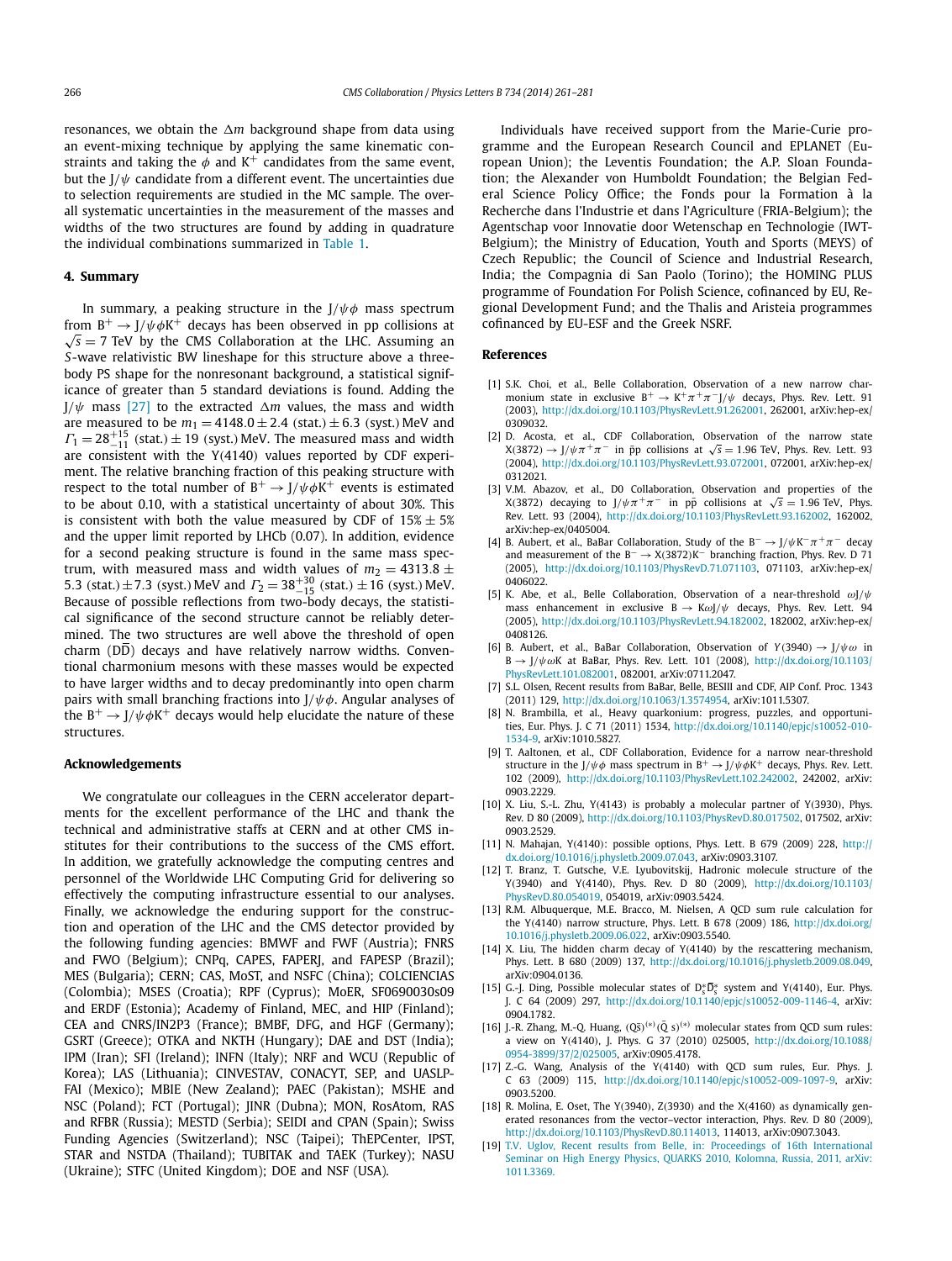- <span id="page-6-0"></span>[20] C.P. Shen, et al., Belle Collaboration, Evidence for a new resonance and search for the Y(4140) in  $\gamma \gamma \rightarrow \phi J/\psi$ , Phys. Rev. Lett. 104 (2010), [http://dx.doi.org/](http://dx.doi.org/10.1103/PhysRevLett.104.112004) [10.1103/PhysRevLett.104.112004](http://dx.doi.org/10.1103/PhysRevLett.104.112004), 112004, arXiv:0912.2383.
- [21] LHCb Collaboration, Search for the X(4140) state in  $B^+ \rightarrow J/\psi \phi K^+$  decays, Phys. Rev. D 85 (2012), [http://dx.doi.org/10.1103/PhysRevD.85.091103,](http://dx.doi.org/10.1103/PhysRevD.85.091103) 091103, arXiv:1202.5087.
- [22] CMS Collaboration, Absolute calibration of the luminosity measurement at CMS: Winter 2012 update, CMS Physics Analysis Summary, CMS-PAS-SMP-12-008, 2012 <http://cdsweb.cern.ch/record/1434360>.
- [23] CMS Collaboration, The CMS experiment at the CERN LHC, J. Instrum. 3 (2008) S08004, <http://dx.doi.org/10.1088/1748-0221/3/08/S08004>.
- [24] T. Sjöstrand, S. Mrenna, P. Skands, PYTHIA 6.4 physics and manual, J. High Energy Phys. 05 (2006), <http://dx.doi.org/10.1088/1126-6708/2006/05/026>, 026, arXiv:hep-ph/0603175.
- [25] D.J. Lange, The EvtGen particle decay simulation package, Nucl. Instrum. Methods A 462 (2001) 152, [http://dx.doi.org/10.1016/S0168-9002\(01\)00089-4.](http://dx.doi.org/10.1016/S0168-9002(01)00089-4)
- [26] S. Agostinelli, et al., GEANT4 Collaboration, Geant4-a simulation toolkit, Nucl. Instrum. Methods 506 (2003) 250, [http://dx.doi.org/10.1016/S0168-](http://dx.doi.org/10.1016/S0168-9002(03)01368-8) [9002\(03\)01368-8.](http://dx.doi.org/10.1016/S0168-9002(03)01368-8)
- [27] J. Beringer, et al., Particle Data Group, Review of particle physics, Phys. Rev. D. 86 (2012) 010001, <http://dx.doi.org/10.1103/PhysRevD.86.010001>.
- [28] CMS Collaboration, CMS tracking performance results from early LHC operation, Eur. Phys. J. C 70 (2010) 1165, [http://dx.doi.org/10.1140/epjc/s10052-](http://dx.doi.org/10.1140/epjc/s10052-010-1491-3) [010-1491-3](http://dx.doi.org/10.1140/epjc/s10052-010-1491-3), arXiv:1007.1988.
- [29] C. Daum, et al., ACCMOR Collaboration, Diffractive production of strange mesons at 63 GeV, Nucl. Phys. B 187 (1981) 1, [http://dx.doi.org/10.1016/0550-](http://dx.doi.org/10.1016/0550-3213(81)90114-0) [3213\(81\)90114-0.](http://dx.doi.org/10.1016/0550-3213(81)90114-0)
- [30] T. Armstrong, et al., Bari–Birmingham–CERN–Milan–Paris–Pavia Collaboration, A partial-wave analysis of the K*φ* system produced in the reaction K−p → K+K−K−p at 18.5 GeV/c, Nucl. Phys. B 221 (1983) 1, [http://dx.doi.org/10.1016/](http://dx.doi.org/10.1016/0550-3213(83)90616-8) [0550-3213\(83\)90616-8](http://dx.doi.org/10.1016/0550-3213(83)90616-8).
- [31] D. Aston, et al., Evidence for two  $I^P = 2^-$  strange meson states in the K2*(*1770*)* region, Phys. Lett. B 308 (1993) 186, [http://dx.doi.org/10.1016/0370-](http://dx.doi.org/10.1016/0370-2693(93)90620-W) [2693\(93\)90620-W.](http://dx.doi.org/10.1016/0370-2693(93)90620-W)
- [32] M. Pivk, F.R. Le, Diberder, splot: A statistical tool to unfold data distributions, Nucl. Instrum. Methods 555 (2005) 356, [http://dx.doi.org/10.1016/](http://dx.doi.org/10.1016/j.nima.2005.08.106) [j.nima.2005.08.106,](http://dx.doi.org/10.1016/j.nima.2005.08.106) arXiv:physics/0402083.

#### **CMS Collaboration**

S. Chatrchyan, V. Khachatryan, A.M. Sirunyan, A. Tumasyan

*Yerevan Physics Institute, Yerevan, Armenia*

W. Adam, T. Bergauer, M. Dragicevic, J. Erö, C. Fabjan<sup>1</sup>, M. Friedl, R. Frühwirth<sup>1</sup>, V.M. Ghete, N. Hörmann, J. Hrubec, M. Jeitler <sup>1</sup>, W. Kiesenhofer, V. Knünz, M. Krammer <sup>1</sup>, I. Krätschmer, D. Liko, I. Mikulec, D. Rabady [2,](#page-19-0) B. Rahbaran, C. Rohringer, H. Rohringer, R. Schöfbeck, J. Strauss, A. Taurok, W. Treberer-Treberspurg, W. Waltenberger, C.-E. Wulz<sup>[1](#page-19-0)</sup>

*Institut für Hochenergiephysik der OeAW, Wien, Austria*

V. Mossolov, N. Shumeiko, J. Suarez Gonzalez

*National Centre for Particle and High Energy Physics, Minsk, Belarus*

S. Alderweireldt, M. Bansal, S. Bansal, T. Cornelis, E.A. De Wolf, X. Janssen, A. Knutsson, S. Luyckx, L. Mucibello, S. Ochesanu, B. Roland, R. Rougny, Z. Staykova, H. Van Haevermaet, P. Van Mechelen, N. Van Remortel, A. Van Spilbeeck

*Universiteit Antwerpen, Antwerpen, Belgium*

F. Blekman, S. Blyweert, J. D'Hondt, A. Kalogeropoulos, J. Keaveney, M. Maes, A. Olbrechts, S. Tavernier, W. Van Doninck, P. Van Mulders, G.P. Van Onsem, I. Villella

*Vrije Universiteit Brussel, Brussel, Belgium*

B. Clerbaux, G. De Lentdecker, L. Favart, A.P.R. Gay, T. Hreus, A. Léonard, P.E. Marage, A. Mohammadi, L. Perniè, T. Reis, T. Seva, L. Thomas, C. Vander Velde, P. Vanlaer, J. Wang

*Université Libre de Bruxelles, Bruxelles, Belgium*

V. Adler, K. Beernaert, L. Benucci, A. Cimmino, S. Costantini, S. Dildick, G. Garcia, B. Klein, J. Lellouch, A. Marinov, J. Mccartin, A.A. Ocampo Rios, D. Ryckbosch, M. Sigamani, N. Strobbe, F. Thyssen, M. Tytgat, S. Walsh, E. Yazgan, N. Zaganidis

*Ghent University, Ghent, Belgium*

S. Basegmez, C. Beluffi<sup>3</sup>, G. Bruno, R. Castello, A. Caudron, L. Ceard, C. Delaere, T. du Pree, D. Favart, L. Forthomme, A. Giammanco<sup>4</sup>, J. Hollar, P. Jez, V. Lemaitre, J. Liao, O. Militaru, C. Nuttens, D. Pagano, A. Pin, K. Piotrzkowski, A. Popov [5,](#page-19-0) M. Selvaggi, J.M. Vizan Garcia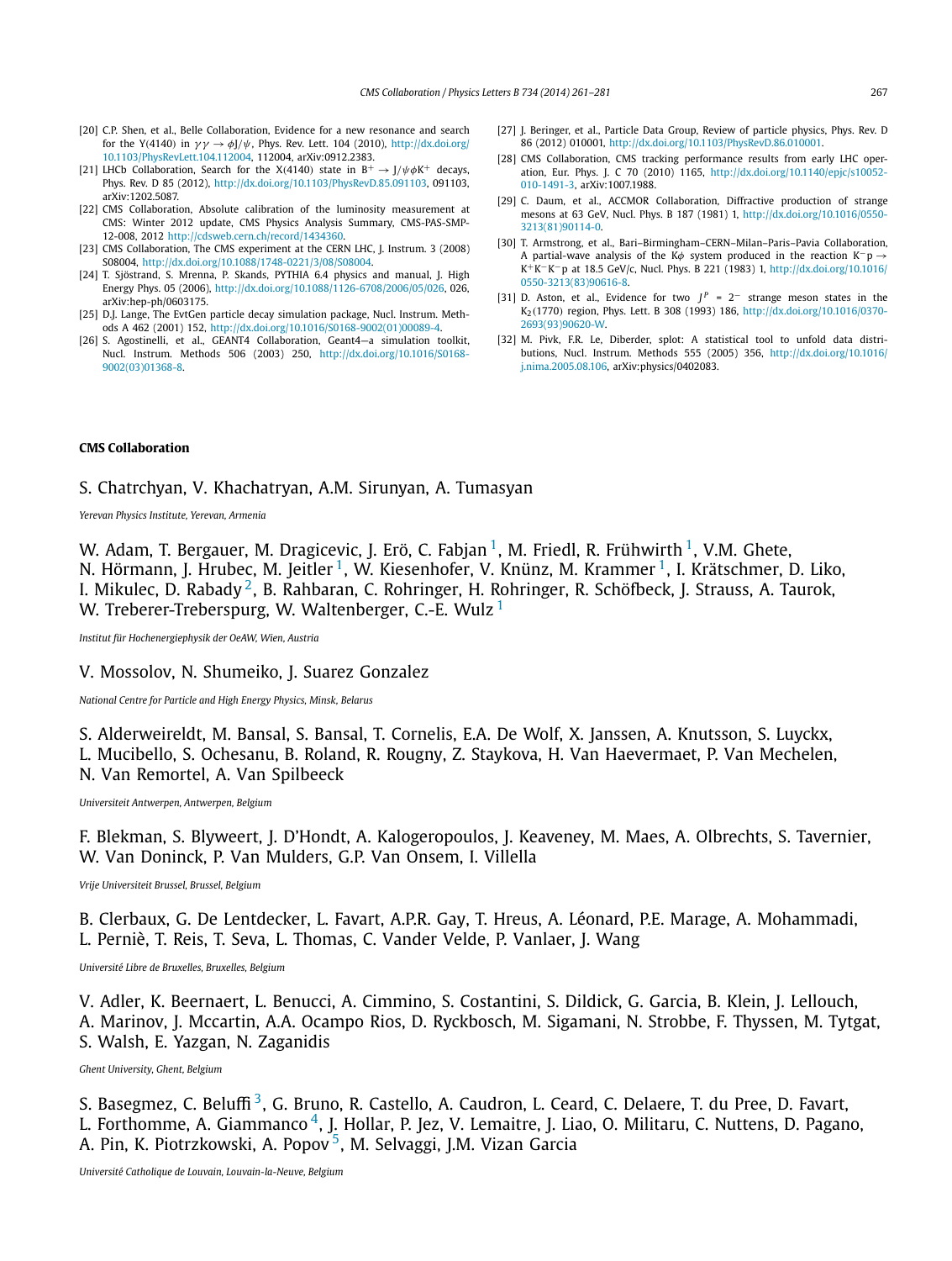## N. Beliy, T. Caebergs, E. Daubie, G.H. Hammad

*Université de Mons, Mons, Belgium*

## G.A. Alves, M. Correa Martins Junior, T. Martins, M.E. Pol, M.H.G. Souza

*Centro Brasileiro de Pesquisas Fisicas, Rio de Janeiro, Brazil*

W.L. Aldá Júnior, W. Carvalho, J. Chinellato<sup>6</sup>, A. Custódio, E.M. Da Costa, D. De Jesus Damiao, C. De Oliveira Martins, S. Fonseca De Souza, H. Malbouisson, M. Malek, D. Matos Figueiredo, L. Mundim, H. Nogima, W.L. Prado Da Silva, A. Santoro, A. Sznajder, E.J. Tonelli Manganote<sup>6</sup>, A. Vilela Pereira

*Universidade do Estado do Rio de Janeiro, Rio de Janeiro, Brazil*

C.A. Bernardes <sup>b</sup>, F.A. Dias <sup>a, 7</sup>, T.R. Fernandez Perez Tomei<sup>a</sup>, E.M. Gregores <sup>b</sup>, C. Lagana<sup>a</sup>, F. Marinho<sup>a</sup>, P.G. Mercadante <sup>b</sup>, S.F. Novaes<sup>a</sup>, Sandra S. Padula <sup>a</sup>

<sup>a</sup> *Universidade Estadual Paulista, São Paulo, Brazil* <sup>b</sup> *Universidade Federal do ABC, São Paulo, Brazil*

# V. Genchev [2,](#page-19-0) P. Iaydjiev [2](#page-19-0), S. Piperov, M. Rodozov, G. Sultanov, M. Vutova

*Institute for Nuclear Research and Nuclear Energy, Sofia, Bulgaria*

#### A. Dimitrov, R. Hadjiiska, V. Kozhuharov, L. Litov, B. Pavlov, P. Petkov

*University of Sofia, Sofia, Bulgaria*

J.G. Bian, G.M. Chen, H.S. Chen, C.H. Jiang, D. Liang, S. Liang, X. Meng, J. Tao, J. Wang, X. Wang, Z. Wang, H. Xiao, M. Xu

*Institute of High Energy Physics, Beijing, China*

#### C. Asawatangtrakuldee, Y. Ban, Y. Guo, W. Li, S. Liu, Y. Mao, S.J. Qian, H. Teng, D. Wang, L. Zhang, W. Zou

*State Key Laboratory of Nuclear Physics and Technology, Peking University, Beijing, China*

#### C. Avila, C.A. Carrillo Montoya, L.F. Chaparro Sierra, J.P. Gomez, B. Gomez Moreno, J.C. Sanabria

*Universidad de Los Andes, Bogota, Colombia*

## N. Godinovic, D. Lelas, R. Plestina<sup>8</sup>, D. Polic, I. Puljak

*Technical University of Split, Split, Croatia*

#### Z. Antunovic, M. Kovac

*University of Split, Split, Croatia*

#### V. Brigljevic, S. Duric, K. Kadija, J. Luetic, D. Mekterovic, S. Morovic, L. Tikvica

*Institute Rudjer Boskovic, Zagreb, Croatia*

#### A. Attikis, G. Mavromanolakis, J. Mousa, C. Nicolaou, F. Ptochos, P.A. Razis

*University of Cyprus, Nicosia, Cyprus*

#### M. Finger, M. Finger Jr.

*Charles University, Prague, Czech Republic*

# A.A. Abdelalim <sup>9</sup>, Y. Assran <sup>10</sup>, S. Elgammal <sup>9</sup>, A. Ellithi Kamel <sup>[11](#page-19-0)</sup>, M.A. Mahmoud <sup>[12](#page-19-0)</sup>, A. Radi <sup>[13](#page-19-0),[14](#page-19-0)</sup>

Academy of Scientific Research and Technology of the Arab Republic of Egypt, Egyptian Network of High Energy Physics, Cairo, Egypt

M. Kadastik, M. Müntel, M. Murumaa, M. Raidal, L. Rebane, A. Tiko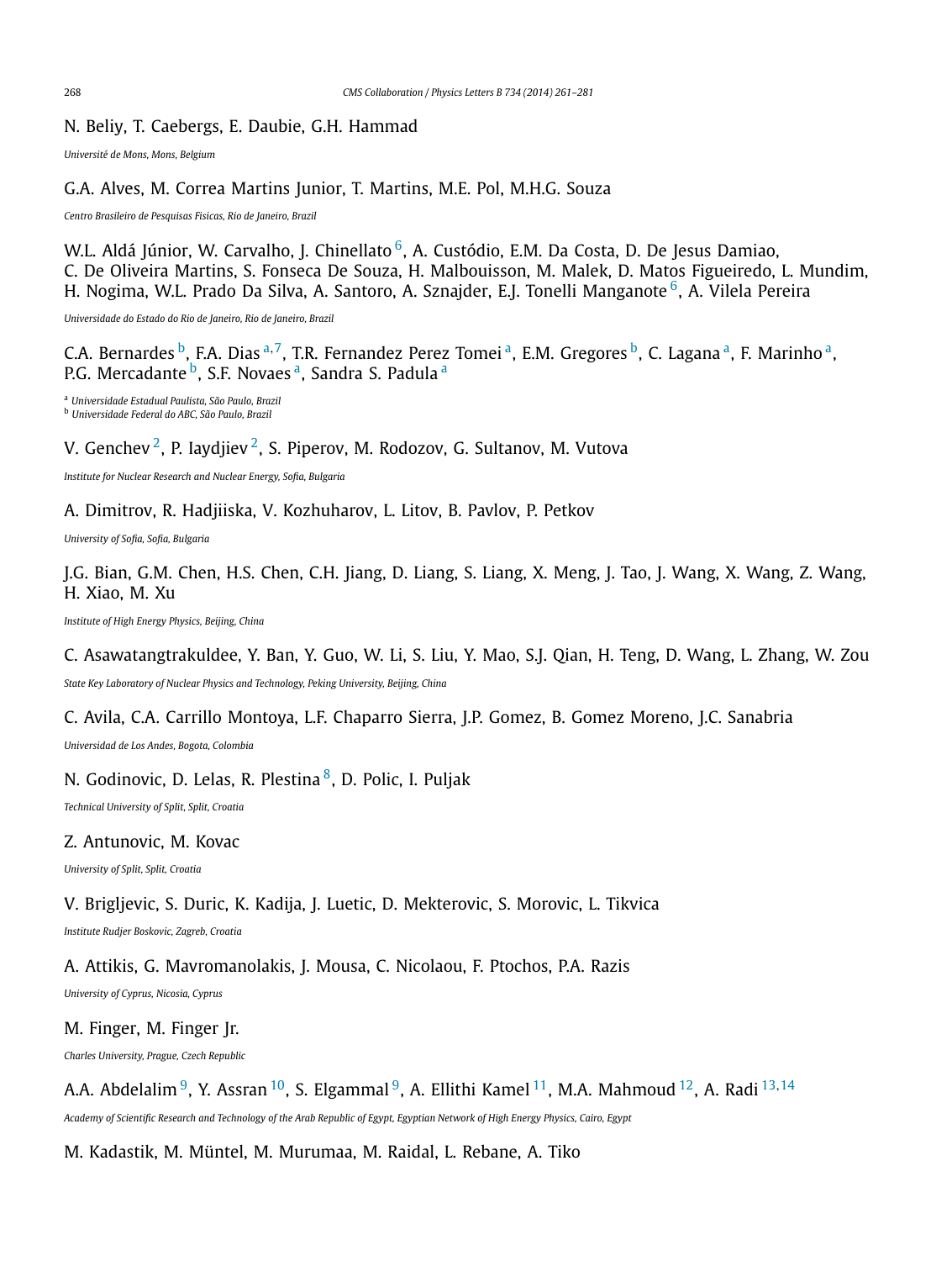*National Institute of Chemical Physics and Biophysics, Tallinn, Estonia*

#### P. Eerola, G. Fedi, M. Voutilainen

*Department of Physics, University of Helsinki, Helsinki, Finland*

J. Härkönen, V. Karimäki, R. Kinnunen, M.J. Kortelainen, T. Lampén, K. Lassila-Perini, S. Lehti, T. Lindén, P. Luukka, T. Mäenpää, T. Peltola, E. Tuominen, J. Tuominiemi, E. Tuovinen, L. Wendland

*Helsinki Institute of Physics, Helsinki, Finland*

## A. Korpela, T. Tuuva

*Lappeenranta University of Technology, Lappeenranta, Finland*

M. Besancon, S. Choudhury, F. Couderc, M. Dejardin, D. Denegri, B. Fabbro, J.L. Faure, F. Ferri, S. Ganjour, A. Givernaud, P. Gras, G. Hamel de Monchenault [∗](#page-19-0), P. Jarry, E. Locci, J. Malcles, L. Millischer, A. Nayak, J. Rander, A. Rosowsky, M. Titov

*DSM/IRFU, CEA/Saclay, Gif-sur-Yvette, France*

S. Baffioni, F. Beaudette, L. Benhabib, L. Bianchini, M. Bluj <sup>[15](#page-19-0)</sup>, P. Busson, C. Charlot, N. Daci, T. Dahms, M. Dalchenko, L. Dobrzynski, A. Florent, R. Granier de Cassagnac, M. Haguenauer, P. Miné, C. Mironov, I.N. Naranjo, M. Nguyen, C. Ochando, P. Paganini, D. Sabes, R. Salerno, Y. Sirois, C. Veelken, A. Zabi

*Laboratoire Leprince-Ringuet, Ecole Polytechnique, IN2P3-CNRS, Palaiseau, France*

J.-L. Agram  $^{16}$ , J. Andrea, D. Bloch, D. Bodin, J.-M. Brom, E.C. Chabert, C. Collard, E. Conte  $^{16}$ , F. Drouhin  $^{16}$ , J.-C. Fontaine <sup>16</sup>, D. Gelé, U. Goerlach, C. Goetzmann, P. Juillot, A.-C. Le Bihan, P. Van Hove

Institut Pluridisciplinaire Hubert Curien, Université de Strasbourg, Université de Haute Alsace Mulhouse, CNRS/IN2P3, Strasbourg, France

## S. Gadrat

Centre de Calcul de l'Institut National de Physique Nucleaire et de Physique des Particules, CNRS/IN2P3, Villeurbanne, France

S. Beauceron, N. Beaupere, G. Boudoul, S. Brochet, J. Chasserat, R. Chierici, D. Contardo, P. Depasse, H. El Mamouni, J. Fay, S. Gascon, M. Gouzevitch, B. Ille, T. Kurca, M. Lethuillier, L. Mirabito, S. Perries, L. Sgandurra, V. Sordini, Y. Tschudi, M. Vander Donckt, P. Verdier, S. Viret

Université de Lyon, Université Claude Bernard Lyon 1, CNRS-IN2P3, Institut de Physique Nucléaire de Lyon, Villeurbanne, France

## Z. Tsamalaidze [17](#page-20-0)

*Institute of High Energy Physics and Informatization, Tbilisi State University, Tbilisi, Georgia*

C. Autermann, S. Beranek, B. Calpas, M. Edelhoff, L. Feld, N. Heracleous, O. Hindrichs, K. Klein, A. Ostapchuk, A. Perieanu, F. Raupach, J. Sammet, S. Schael, D. Sprenger, H. Weber, B. Wittmer, V. Zhukov<sup>[5](#page-19-0)</sup>

*RWTH Aachen University, I. Physikalisches Institut, Aachen, Germany*

M. Ata, J. Caudron, E. Dietz-Laursonn, D. Duchardt, M. Erdmann, R. Fischer, A. Güth, T. Hebbeker, C. Heidemann, K. Hoepfner, D. Klingebiel, P. Kreuzer, M. Merschmeyer, A. Meyer, M. Olschewski, K. Padeken, P. Papacz, H. Pieta, H. Reithler, S.A. Schmitz, L. Sonnenschein, J. Steggemann, D. Teyssier, S. Thüer, M. Weber

*RWTH Aachen University, III. Physikalisches Institut A, Aachen, Germany*

V. Cherepanov, Y. Erdogan, G. Flügge, H. Geenen, M. Geisler, W. Haj Ahmad, F. Hoehle, B. Kargoll, T. Kress, Y. Kuessel, J. Lingemann<sup>2</sup>, A. Nowack, I.M. Nugent, L. Perchalla, O. Pooth, A. Stahl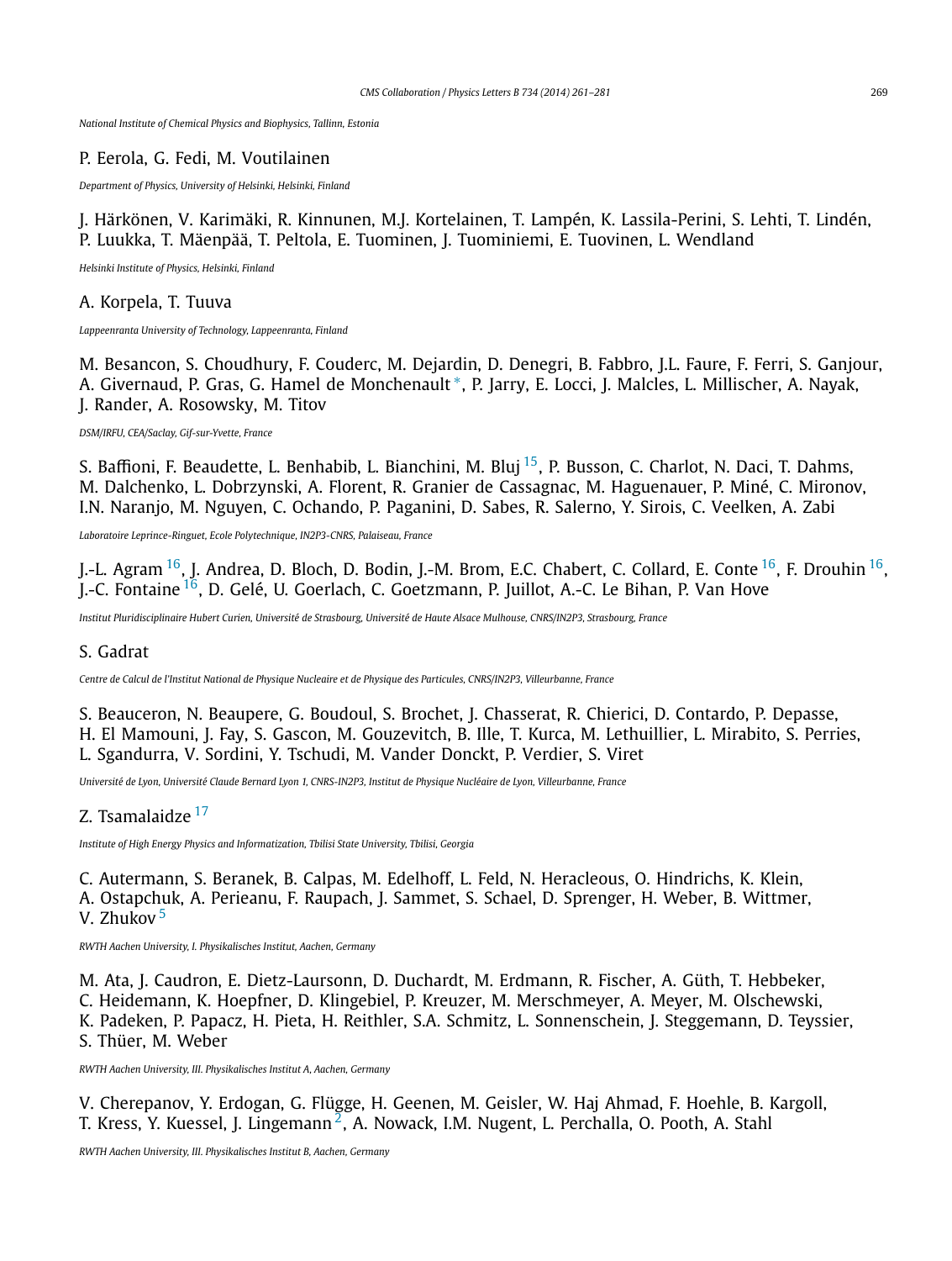M. Aldaya Martin, I. Asin, N. Bartosik, J. Behr, W. Behrenhoff, U. Behrens, M. Bergholz<sup>18</sup>, A. Bethani. K. Borras, A. Burgmeier, A. Cakir, L. Calligaris, A. Campbell, F. Costanza, C. Diez Pardos, S. Dooling, T. Dorland, G. Eckerlin, D. Eckstein, G. Flucke, A. Geiser, I. Glushkov, P. Gunnellini, S. Habib, J. Hauk, G. Hellwig, H. Jung, M. Kasemann, P. Katsas, C. Kleinwort, H. Kluge, M. Krämer, D. Krücker, E. Kuznetsova, W. Lange, J. Leonard, K. Lipka, W. Lohmann [18,](#page-20-0) B. Lutz, R. Mankel, I. Marfin, I.-A. Melzer-Pellmann, A.B. Meyer, J. Mnich, A. Mussgiller, S. Naumann-Emme, O. Novgorodova, F. Nowak, J. Olzem, H. Perrey, A. Petrukhin, D. Pitzl, R. Placakyte, A. Raspereza, P.M. Ribeiro Cipriano, C. Riedl, E. Ron, M.Ö. Sahin, J. Salfeld-Nebgen, R. Schmidt [18,](#page-20-0) T. Schoerner-Sadenius, N. Sen, M. Stein, R. Walsh, C. Wissing

*Deutsches Elektronen-Synchrotron, Hamburg, Germany*

V. Blobel, H. Enderle, J. Erfle, U. Gebbert, M. Görner, M. Gosselink, J. Haller, K. Heine, R.S. Höing, G. Kaussen, H. Kirschenmann, R. Klanner, R. Kogler, J. Lange, I. Marchesini, T. Peiffer, N. Pietsch, D. Rathjens, C. Sander, H. Schettler, P. Schleper, E. Schlieckau, A. Schmidt, M. Schröder, T. Schum, M. Seidel, J. Sibille [19,](#page-20-0) V. Sola, H. Stadie, G. Steinbrück, J. Thomsen, D. Troendle, L. Vanelderen

*University of Hamburg, Hamburg, Germany*

C. Barth, C. Baus, J. Berger, C. Böser, T. Chwalek, W. De Boer, A. Descroix, A. Dierlamm, M. Feindt, M. Guthoff<sup>2</sup>, F. Hartmann<sup>2</sup>, T. Hauth<sup>2</sup>, H. Held, K.H. Hoffmann, U. Husemann, I. Katkov<sup>5</sup>, J.R. Komaragiri, A. Kornmayer<sup>2</sup>, P. Lobelle Pardo, D. Martschei, Th. Müller, M. Niegel, A. Nürnberg, O. Oberst, J. Ott, G. Quast, K. Rabbertz, F. Ratnikov, S. Röcker, F.-P. Schilling, G. Schott, H.J. Simonis, F.M. Stober, R. Ulrich, J. Wagner-Kuhr, S. Wayand, T. Weiler, M. Zeise

*Institut für Experimentelle Kernphysik, Karlsruhe, Germany*

G. Anagnostou, G. Daskalakis, T. Geralis, S. Kesisoglou, A. Kyriakis, D. Loukas, A. Markou, C. Markou, E. Ntomari

*Institute of Nuclear and Particle Physics (INPP), NCSR Demokritos, Aghia Paraskevi, Greece*

#### L. Gouskos, T.J. Mertzimekis, A. Panagiotou, N. Saoulidou, E. Stiliaris

*University of Athens, Athens, Greece*

X. Aslanoglou, I. Evangelou, G. Flouris, C. Foudas, P. Kokkas, N. Manthos, I. Papadopoulos, E. Paradas

*University of Ioánnina, Ioánnina, Greece*

G. Bencze, C. Hajdu, P. Hidas, D. Horvath  $20$ , B. Radics, F. Sikler, V. Veszpremi, G. Vesztergombi  $21$ , A.J. Zsigmond

*KFKI Research Institute for Particle and Nuclear Physics, Budapest, Hungary*

N. Beni, S. Czellar, J. Molnar, J. Palinkas, Z. Szillasi

*Institute of Nuclear Research ATOMKI, Debrecen, Hungary*

#### J. Karancsi, P. Raics, Z.L. Trocsanyi, B. Ujvari

*University of Debrecen, Debrecen, Hungary*

## S.K. Swain<sup>[22](#page-20-0)</sup>

*National Institute of Science Education and Research, Bhubaneswar, India*

S.B. Beri, V. Bhatnagar, N. Dhingra, R. Gupta, M. Kaur, M.Z. Mehta, M. Mittal, N. Nishu, L.K. Saini, A. Sharma, J.B. Singh

*Panjab University, Chandigarh, India*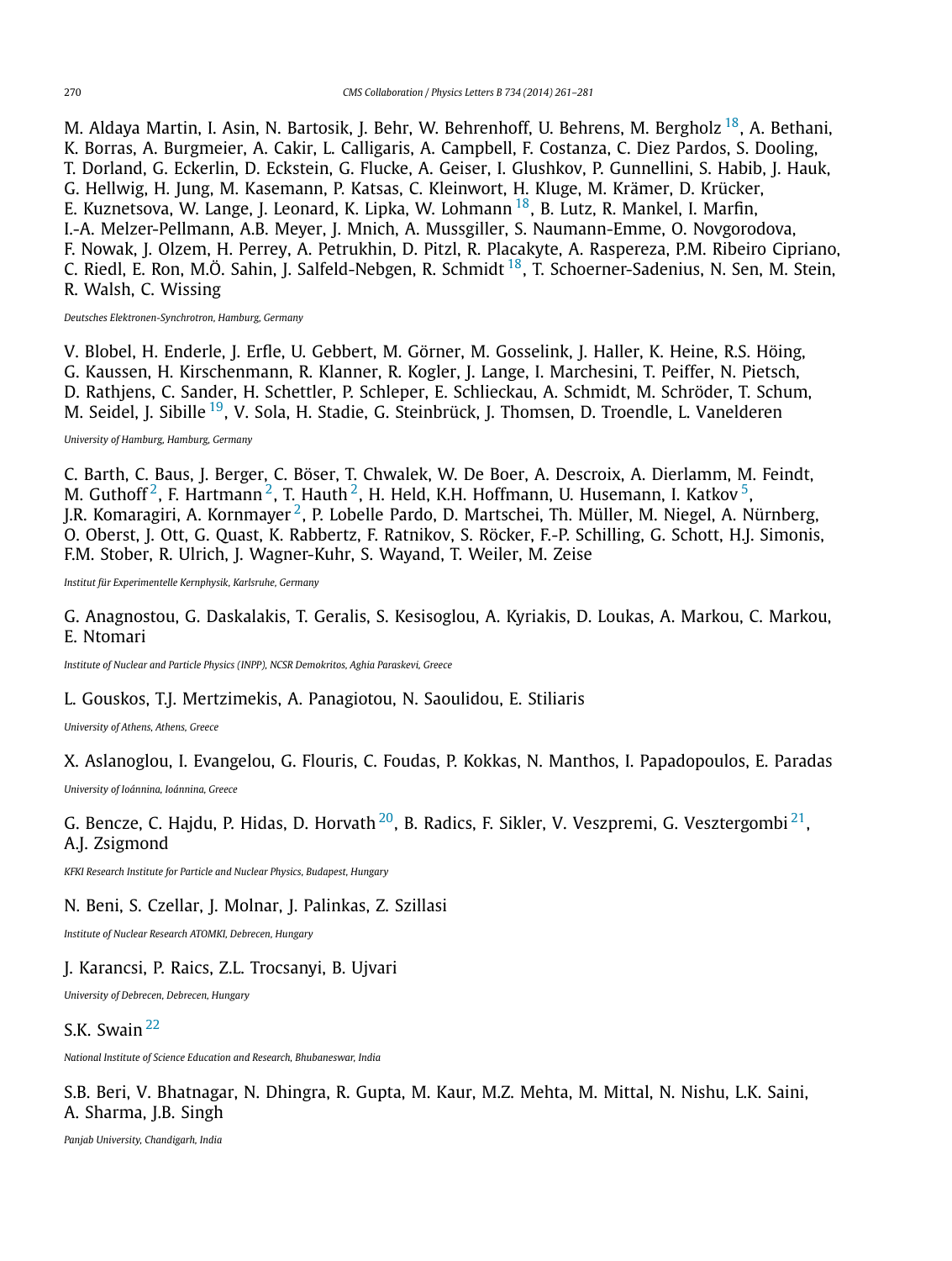Ashok Kumar, Arun Kumar, S. Ahuja, A. Bhardwaj, B.C. Choudhary, S. Malhotra, M. Naimuddin, K. Ranjan, P. Saxena, V. Sharma, R.K. Shivpuri

*University of Delhi, Delhi, India*

S. Banerjee, S. Bhattacharya, K. Chatterjee, S. Dutta, B. Gomber, Sa. Jain, Sh. Jain, R. Khurana, A. Modak, S. Mukherjee, D. Roy, S. Sarkar, M. Sharan, A.P. Singh

*Saha Institute of Nuclear Physics, Kolkata, India*

A. Abdulsalam, D. Dutta, S. Kailas, V. Kumar, A.K. Mohanty [2](#page-19-0), L.M. Pant, P. Shukla, A. Topkar

*Bhabha Atomic Research Centre, Mumbai, India*

T. Aziz, R.M. Chatterjee, S. Ganguly, S. Ghosh, M. Guchait  $^{23}$ , A. Gurtu  $^{24}$ , G. Kole, S. Kumar, M. Maity  $^{25}$ , G. Majumder, K. Mazumdar, G.B. Mohanty, B. Parida, K. Sudhakar, N. Wickramage [26](#page-20-0)

*Tata Institute of Fundamental Research – EHEP, Mumbai, India*

#### S. Banerjee, S. Dugad

*Tata Institute of Fundamental Research – HECR, Mumbai, India*

H. Arfaei [27,](#page-20-0) H. Bakhshiansohi, S.M. Etesami [28,](#page-20-0) A. Fahim [27,](#page-20-0) H. Hesari, A. Jafari, M. Khakzad, M. Mohammadi Najafabadi, S. Paktinat Mehdiabadi, B. Safarzadeh [29](#page-20-0), M. Zeinali

*Institute for Research in Fundamental Sciences (IPM), Tehran, Iran*

#### M. Grunewald

*University College Dublin, Dublin, Ireland*

M. Abbrescia <sup>a</sup>*,*b, L. Barbone <sup>a</sup>*,*b, C. Calabria <sup>a</sup>*,*b, S.S. Chhibra <sup>a</sup>*,*b, A. Colaleo a, D. Creanza <sup>a</sup>*,*c, N. De Filippis <sup>a</sup>*,*c, M. De Palma <sup>a</sup>*,*b, L. Fiore a, G. Iaselli <sup>a</sup>*,*c, G. Maggi <sup>a</sup>*,*c, M. Maggi a, B. Marangelli <sup>a</sup>*,*b, S. My <sup>a</sup>*,*c, S. Nuzzo <sup>a</sup>*,*b, N. Pacifico a, A. Pompili <sup>a</sup>*,*b, G. Pugliese <sup>a</sup>*,*c, G. Selvaggi <sup>a</sup>*,*b, L. Silvestris a, G. Singh <sup>a</sup>*,*b, R. Venditti a, b, P. Verwilligen <sup>a</sup>, G. Zito <sup>a</sup>

<sup>a</sup> *INFN Sezione di Bari, Bari, Italy*

<sup>b</sup> *Università di Bari, Bari, Italy*

<sup>c</sup> *Politecnico di Bari, Bari, Italy*

G. Abbiendi a, A.C. Benvenuti a, D. Bonacorsi <sup>a</sup>*,*b, S. Braibant-Giacomelli <sup>a</sup>*,*b, L. Brigliadori <sup>a</sup>*,*b, R. Campanini <sup>a,b</sup>, P. Capiluppi <sup>a,b</sup>, A. Castro <sup>a,b</sup>, F.R. Cavallo <sup>a</sup>, M. Cuffiani <sup>a,b</sup>, G.M. Dallavalle <sup>a</sup>, F. Fabbri <sup>a</sup>, A. Fanfani <sup>a</sup>*,*b, D. Fasanella <sup>a</sup>*,*b, P. Giacomelli a, C. Grandi a, L. Guiducci <sup>a</sup>*,*b, S. Marcellini a, G. Masetti <sup>a</sup>*,*[2,](#page-19-0) M. Meneghelli a, b, A. Montanari <sup>a</sup>, F.L. Navarria a, b, F. Odorici <sup>a</sup>, A. Perrotta <sup>a</sup>, F. Primavera <sup>a, b</sup>, A.M. Rossi <sup>a</sup>*,*b, T. Rovelli <sup>a</sup>*,*b, G.P. Siroli <sup>a</sup>*,*b, N. Tosi <sup>a</sup>*,*b, R. Travaglini <sup>a</sup>*,*<sup>b</sup>

<sup>a</sup> *INFN Sezione di Bologna, Bologna, Italy*

<sup>b</sup> *Università di Bologna, Bologna, Italy*

S. Albergo <sup>a</sup>*,*b, M. Chiorboli <sup>a</sup>*,*b, S. Costa <sup>a</sup>*,*b, F. Giordano <sup>a</sup>*,*[2,](#page-19-0) R. Potenza <sup>a</sup>*,*b, A. Tricomi <sup>a</sup>*,*b, C. Tuve <sup>a</sup>*,*<sup>b</sup>

<sup>a</sup> *INFN Sezione di Catania, Catania, Italy*

<sup>b</sup> *Università di Catania, Catania, Italy*

G. Barbagli a, V. Ciulli <sup>a</sup>*,*b, C. Civinini a, R. D'Alessandro <sup>a</sup>*,*b, E. Focardi <sup>a</sup>*,*b, S. Frosali <sup>a</sup>*,*b, E. Gallo a, S. Gonzi <sup>a</sup>*,*b, V. Gori <sup>a</sup>*,*b, P. Lenzi <sup>a</sup>*,*b, M. Meschini a, S. Paoletti a, G. Sguazzoni a, A. Tropiano <sup>a</sup>*,*<sup>b</sup>

<sup>a</sup> *INFN Sezione di Firenze, Firenze, Italy* <sup>b</sup> *Università di Firenze, Firenze, Italy*

#### L. Benussi, S. Bianco, F. Fabbri, D. Piccolo

*INFN Laboratori Nazionali di Frascati, Frascati, Italy*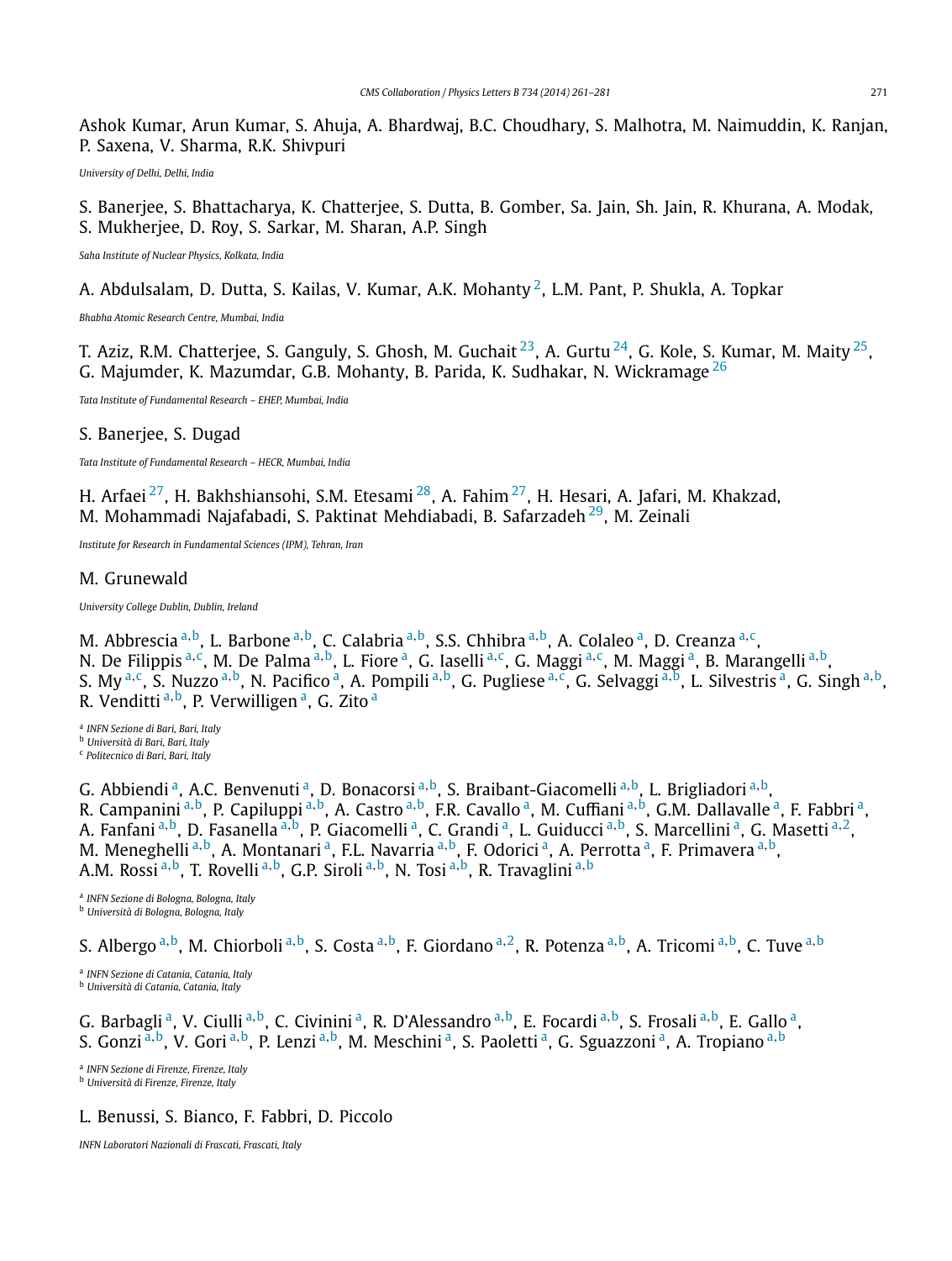## P. Fabbricatore a, R. Musenich a, S. Tosi <sup>a</sup>*,*<sup>b</sup>

<sup>a</sup> *INFN Sezione di Genova, Genova, Italy* <sup>b</sup> *Università di Genova, Genova, Italy*

A. Benaglia a, F. De Guio <sup>a</sup>*,*b, L. Di Matteo <sup>a</sup>*,*b, S. Fiorendi <sup>a</sup>*,*b, S. Gennai a, A. Ghezzi <sup>a</sup>*,*b, P. Govoni <sup>a</sup>*,*b, M.T. Lucchini <sup>a</sup>*,*b*,*[2,](#page-19-0) S. Malvezzi a, R.A. Manzoni <sup>a</sup>*,*b*,*[2,](#page-19-0) A. Martelli <sup>a</sup>*,*b*,*[2,](#page-19-0) D. Menasce a, L. Moroni a, M. Paganoni<sup>a, b</sup>, D. Pedrini<sup>a</sup>, S. Ragazzi<sup>a, b</sup>, N. Redaelli<sup>a</sup>, T. Tabarelli de Fatis<sup>a, b</sup>

<sup>a</sup> *INFN Sezione di Milano-Bicocca, Milano, Italy* <sup>b</sup> *Università di Milano-Bicocca, Milano, Italy*

S. Buontempo a, N. Cavallo <sup>a</sup>*,*c, A. De Cosa <sup>a</sup>*,*b, F. Fabozzi <sup>a</sup>*,*c, A.O.M. Iorio <sup>a</sup>*,*b, L. Lista a, S. Meola <sup>a</sup>*,*d*,*[2,](#page-19-0) M. Merola <sup>a</sup>, P. Paolucci<sup>a, [2](#page-19-0)</sup>

<sup>a</sup> *INFN Sezione di Napoli, Napoli, Italy*

<sup>b</sup> *Università di Napoli 'Federico II', Napoli, Italy*

<sup>c</sup> *Università della Basilicata (Potenza), Napoli, Italy*

<sup>d</sup> *Università G. Marconi (Roma), Napoli, Italy*

P. Azzi<sup>a</sup>, N. Bacchetta<sup>a</sup>, M. Bellato<sup>a</sup>, D. Bisello<sup>a,b</sup>, A. Branca<sup>a,b</sup>, R. Carlin<sup>a,b</sup>, P. Checchia<sup>a</sup>, T. Dorigo<sup>a</sup>, M. Galanti <sup>a</sup>*,*b*,*[2,](#page-19-0) F. Gasparini <sup>a</sup>*,*b, U. Gasparini <sup>a</sup>*,*b, P. Giubilato <sup>a</sup>*,*b, F. Gonella a, A. Gozzelino a, K. Kanishchev <sup>a</sup>*,*c, S. Lacaprara a, I. Lazzizzera <sup>a</sup>*,*c, M. Margoni <sup>a</sup>*,*b, A.T. Meneguzzo <sup>a</sup>*,*b, F. Montecassiano a, J. Pazzini <sup>a</sup>*,*b, N. Pozzobon <sup>a</sup>*,*b, P. Ronchese <sup>a</sup>*,*b, F. Simonetto <sup>a</sup>*,*b, E. Torassa a, M. Tosi <sup>a</sup>*,*b, S. Vanini <sup>a</sup>*,*b, P. Zotto <sup>a</sup>*,*b, A. Zucchetta <sup>a</sup>*,*b, G. Zumerle <sup>a</sup>*,*<sup>b</sup>

<sup>a</sup> *INFN Sezione di Padova, Padova, Italy*

<sup>b</sup> *Università di Padova, Padova, Italy*

<sup>c</sup> *Università di Trento (Trento), Padova, Italy*

M. Gabusi <sup>a</sup>*,*b, S.P. Ratti <sup>a</sup>*,*b, C. Riccardi <sup>a</sup>*,*b, P. Vitulo <sup>a</sup>*,*<sup>b</sup>

<sup>a</sup> *INFN Sezione di Pavia, Pavia, Italy* <sup>b</sup> *Università di Pavia, Pavia, Italy*

M. Biasini <sup>a</sup>*,*b, G.M. Bilei a, L. Fanò <sup>a</sup>*,*b, P. Lariccia <sup>a</sup>*,*b, G. Mantovani <sup>a</sup>*,*b, M. Menichelli a, A. Nappi <sup>a</sup>*,*b*,*[†,](#page-19-0) F. Romeo <sup>a</sup>*,*b, A. Saha a, A. Santocchia <sup>a</sup>*,*b, A. Spiezia <sup>a</sup>*,*<sup>b</sup>

<sup>a</sup> *INFN Sezione di Perugia, Perugia, Italy* <sup>b</sup> *Università di Perugia, Perugia, Italy*

K. Androsov<sup>a, 30</sup>, P. Azzurri<sup>a</sup>, G. Bagliesi<sup>a</sup>, J. Bernardini<sup>a</sup>, T. Boccali<sup>a</sup>, G. Broccolo<sup>a, c</sup>, R. Castaldi<sup>a</sup>, R.T. D'Agnolo <sup>a</sup>*,*c*,*[2,](#page-19-0) R. Dell'Orso a, F. Fiori <sup>a</sup>*,*c, L. Foà <sup>a</sup>*,*c, A. Giassi a, M.T. Grippo <sup>a</sup>*,*[30,](#page-20-0) A. Kraan a, F. Ligabue <sup>a</sup>*,*c, T. Lomtadze<sup>a</sup>, L. Martini<sup>a, 30</sup>, A. Messineo a, b, F. Palla <sup>a</sup>, A. Rizzi a, b, A.T. Serban <sup>a</sup>, P. Spagnolo <sup>a</sup>, P. Squillacioti<sup>a</sup>, R. Tenchini<sup>a</sup>, G. Tonelli<sup>a, b</sup>, A. Venturi<sup>a</sup>, P.G. Verdini<sup>a</sup>, C. Vernieri<sup>a, c</sup>

<sup>a</sup> *INFN Sezione di Pisa, Pisa, Italy*

<sup>b</sup> *Università di Pisa, Pisa, Italy*

<sup>c</sup> *Scuola Normale Superiore di Pisa, Pisa, Italy*

L. Barone <sup>a</sup>*,*b, F. Cavallari a, D. Del Re <sup>a</sup>*,*b, M. Diemoz a, M. Grassi <sup>a</sup>*,*b*,*[2](#page-19-0), E. Longo <sup>a</sup>*,*b, F. Margaroli <sup>a</sup>*,*b, P. Meridiani a, F. Micheli <sup>a</sup>*,*b, S. Nourbakhsh <sup>a</sup>*,*b, G. Organtini <sup>a</sup>*,*b, R. Paramatti a, S. Rahatlou <sup>a</sup>*,*b, L. Soffi <sup>a</sup>*,*<sup>b</sup>

<sup>a</sup> *INFN Sezione di Roma, Roma, Italy* <sup>b</sup> *Università di Roma, Roma, Italy*

N. Amapane <sup>a</sup>*,*b, R. Arcidiacono <sup>a</sup>*,*c, S. Argiro <sup>a</sup>*,*b, M. Arneodo <sup>a</sup>*,*c, C. Biino a, N. Cartiglia a, S. Casasso <sup>a</sup>*,*b, M. Costa a, b, N. Demaria <sup>a</sup>, C. Mariotti <sup>a</sup>, S. Maselli <sup>a</sup>, E. Migliore <sup>a, b</sup>, V. Monaco <sup>a, b</sup>, M. Musich <sup>a</sup>, M.M. Obertino <sup>a</sup>*,*c, G. Ortona <sup>a</sup>*,*b, N. Pastrone a, M. Pelliccioni <sup>a</sup>*,*[2,](#page-19-0) A. Potenza <sup>a</sup>*,*b, A. Romero <sup>a</sup>*,*b, M. Ruspa <sup>a</sup>*,*c, R. Sacchi a, b, A. Solano a, b, A. Staiano a, U. Tamponi a

<sup>a</sup> *INFN Sezione di Torino, Torino, Italy*

<sup>b</sup> *Università di Torino, Torino, Italy*

<sup>c</sup> *Università del Piemonte Orientale (Novara), Torino, Italy*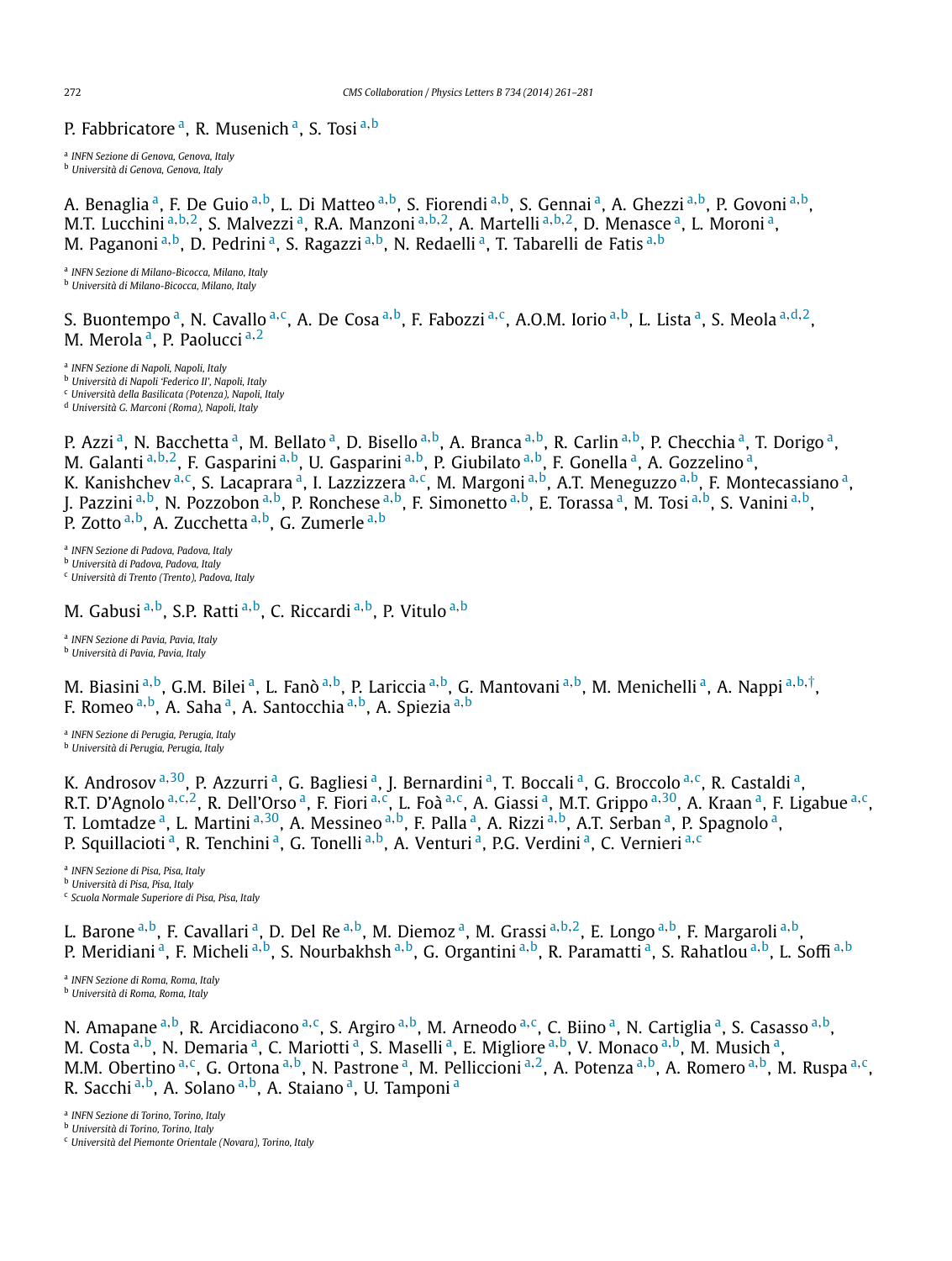S. Belforte a, V. Candelise <sup>a</sup>*,*b, M. Casarsa a, F. Cossutti <sup>a</sup>*,*[2,](#page-19-0) G. Della Ricca <sup>a</sup>*,*b, B. Gobbo a, C. La Licata <sup>a</sup>*,*b, M. Marone <sup>a</sup>*,*b, D. Montanino <sup>a</sup>*,*b, A. Penzo a, A. Schizzi <sup>a</sup>*,*b, A. Zanetti <sup>a</sup>

<sup>a</sup> *INFN Sezione di Trieste, Trieste, Italy* <sup>b</sup> *Università di Trieste, Trieste, Italy*

## S. Chang, T.Y. Kim, S.K. Nam

*Kangwon National University, Chunchon, Republic of Korea*

## D.H. Kim, G.N. Kim, J.E. Kim, D.J. Kong, Y.D. Oh, H. Park, D.C. Son

*Kyungpook National University, Daegu, Republic of Korea*

## J.Y. Kim, Zero J. Kim, S. Song

*Chonnam National University, Institute for Universe and Elementary Particles, Kwangju, Republic of Korea*

#### S. Choi, D. Gyun, B. Hong, M. Jo, H. Kim, T.J. Kim, K.S. Lee, S.K. Park, Y. Roh

*Korea University, Seoul, Republic of Korea*

## M. Choi, J.H. Kim, C. Park, I.C. Park, S. Park, G. Ryu

*University of Seoul, Seoul, Republic of Korea*

## Y. Choi, Y.K. Choi, J. Goh, M.S. Kim, E. Kwon, B. Lee, J. Lee, S. Lee, H. Seo, I. Yu

*Sungkyunkwan University, Suwon, Republic of Korea*

## I. Grigelionis, A. Juodagalvis

*Vilnius University, Vilnius, Lithuania*

# H. Castilla-Valdez, E. De La Cruz-Burelo, I. Heredia-de La Cruz<sup>31</sup>, R. Lopez-Fernandez, J. Martínez-Ortega, A. Sanchez-Hernandez, L.M. Villasenor-Cendejas

*Centro de Investigacion y de Estudios Avanzados del IPN, Mexico City, Mexico*

## S. Carrillo Moreno, F. Vazquez Valencia

*Universidad Iberoamericana, Mexico City, Mexico*

#### H.A. Salazar Ibarguen

*Benemerita Universidad Autonoma de Puebla, Puebla, Mexico*

## E. Casimiro Linares, A. Morelos Pineda, M.A. Reyes-Santos

*Universidad Autónoma de San Luis Potosí, San Luis Potosí, Mexico*

## D. Krofcheck

*University of Auckland, Auckland, New Zealand*

## A.J. Bell, P.H. Butler, R. Doesburg, S. Reucroft, H. Silverwood

*University of Canterbury, Christchurch, New Zealand*

# M. Ahmad, M.I. Asghar, J. Butt, H.R. Hoorani, S. Khalid, W.A. Khan, T. Khurshid, S. Qazi, M.A. Shah, M. Shoaib

*National Centre for Physics, Quaid-I-Azam University, Islamabad, Pakistan*

H. Bialkowska, B. Boimska, T. Frueboes, M. Górski, M. Kazana, K. Nawrocki, K. Romanowska-Rybinska, M. Szleper, G. Wrochna, P. Zalewski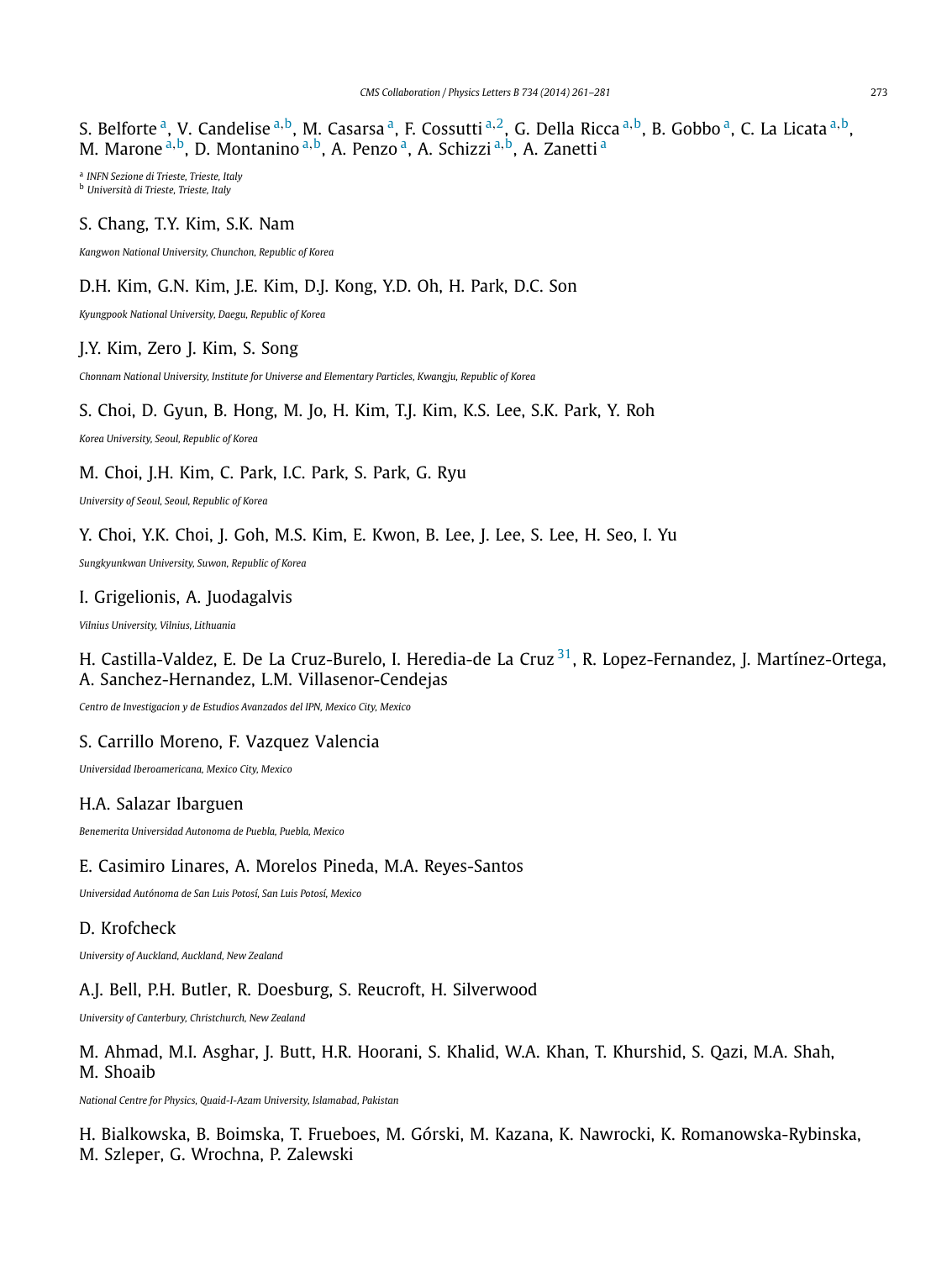*National Centre for Nuclear Research, Swierk, Poland*

G. Brona, K. Bunkowski, M. Cwiok, W. Dominik, K. Doroba, A. Kalinowski, M. Konecki, J. Krolikowski, M. Misiura, W. Wolszczak

*Institute of Experimental Physics, Faculty of Physics, University of Warsaw, Warsaw, Poland*

N. Almeida, P. Bargassa, A. David, P. Faccioli, P.G. Ferreira Parracho, M. Gallinaro, J. Rodrigues Antunes, J. Seixas [2,](#page-19-0) J. Varela, P. Vischia

*Laboratório de Instrumentação e Física Experimental de Partículas, Lisboa, Portugal*

S. Afanasiev, P. Bunin, I. Golutvin, I. Gorbunov, A. Kamenev, V. Karjavin, V. Konoplyanikov, G. Kozlov, A. Lanev, A. Malakhov, V. Matveev, P. Moisenz, V. Palichik, V. Perelygin, S. Shmatov, N. Skatchkov, V. Smirnov, A. Zarubin

*Joint Institute for Nuclear Research, Dubna, Russia*

S. Evstyukhin, V. Golovtsov, Y. Ivanov, V. Kim, P. Levchenko, V. Murzin, V. Oreshkin, I. Smirnov, V. Sulimov, L. Uvarov, S. Vavilov, A. Vorobyev, An. Vorobyev

*Petersburg Nuclear Physics Institute, Gatchina (St. Petersburg), Russia*

Yu. Andreev, A. Dermenev, S. Gninenko, N. Golubev, M. Kirsanov, N. Krasnikov, A. Pashenkov, D. Tlisov, A. Toropin

*Institute for Nuclear Research, Moscow, Russia*

V. Epshteyn, M. Erofeeva, V. Gavrilov, N. Lychkovskaya, V. Popov, G. Safronov, S. Semenov, A. Spiridonov, V. Stolin, E. Vlasov, A. Zhokin

*Institute for Theoretical and Experimental Physics, Moscow, Russia*

V. Andreev, M. Azarkin, I. Dremin, M. Kirakosyan, A. Leonidov, G. Mesyats, S.V. Rusakov, A. Vinogradov

*P.N. Lebedev Physical Institute, Moscow, Russia*

A. Belyaev, E. Boos, M. Dubinin [7,](#page-19-0) L. Dudko, A. Ershov, A. Gribushin, V. Klyukhin, O. Kodolova, I. Lokhtin, A. Markina, S. Obraztsov, S. Petrushanko, V. Savrin, A. Snigirev

*Skobeltsyn Institute of Nuclear Physics, Lomonosov Moscow State University, Moscow, Russia*

I. Azhgirey, I. Bayshev, S. Bitioukov, V. Kachanov, A. Kalinin, D. Konstantinov, V. Krychkine, V. Petrov, R. Ryutin, A. Sobol, L. Tourtchanovitch, S. Troshin, N. Tyurin, A. Uzunian, A. Volkov

*State Research Center of Russian Federation, Institute for High Energy Physics, Protvino, Russia*

P. Adzic<sup>32</sup>, M. Djordjevic, M. Ekmedzic, D. Krpic<sup>32</sup>, J. Milosevic

*University of Belgrade, Faculty of Physics and Vinca Institute of Nuclear Sciences, Belgrade, Serbia*

M. Aguilar-Benitez, J. Alcaraz Maestre, C. Battilana, E. Calvo, M. Cerrada, M. Chamizo Llatas<sup>2</sup>, N. Colino, B. De La Cruz, A. Delgado Peris, D. Domínguez Vázquez, C. Fernandez Bedoya, J.P. Fernández Ramos, A. Ferrando, J. Flix, M.C. Fouz, P. Garcia-Abia, O. Gonzalez Lopez, S. Goy Lopez, J.M. Hernandez, M.I. Josa, G. Merino, E. Navarro De Martino, J. Puerta Pelayo, A. Quintario Olmeda, I. Redondo, L. Romero, J. Santaolalla, M.S. Soares, C. Willmott

*Centro de Investigaciones Energéticas Medioambientales y Tecnológicas (CIEMAT), Madrid, Spain*

C. Albajar, J.F. de Trocóniz

*Universidad Autónoma de Madrid, Madrid, Spain*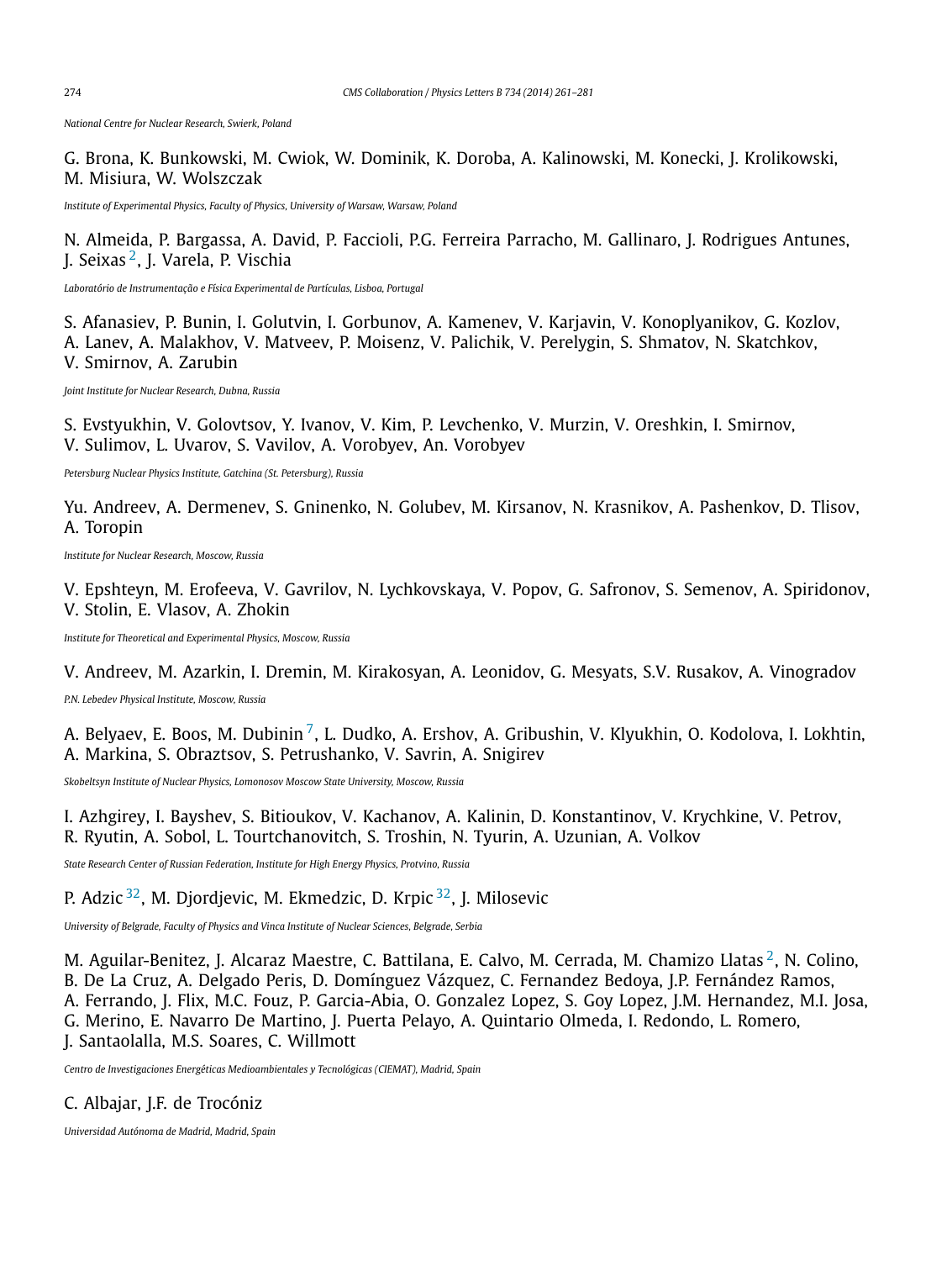*Universidad de Oviedo, Oviedo, Spain*

J.A. Brochero Cifuentes, I.J. Cabrillo, A. Calderon, S.H. Chuang, J. Duarte Campderros, M. Fernandez, G. Gomez, J. Gonzalez Sanchez, A. Graziano, C. Jorda, A. Lopez Virto, J. Marco, R. Marco, C. Martinez Rivero, F. Matorras, F.J. Munoz Sanchez, T. Rodrigo, A.Y. Rodríguez-Marrero, A. Ruiz-Jimeno, L. Scodellaro, I. Vila, R. Vilar Cortabitarte

*Instituto de Física de Cantabria (IFCA), CSIC-Universidad de Cantabria, Santander, Spain*

D. Abbaneo, E. Auffray, G. Auzinger, M. Bachtis, P. Baillon, A.H. Ball, D. Barney, J. Bendavid, J.F. Benitez, C. Bernet [8,](#page-19-0) G. Bianchi, P. Bloch, A. Bocci, A. Bonato, O. Bondu, C. Botta, H. Breuker, T. Camporesi, G. Cerminara, T. Christiansen, J.A. Coarasa Perez, S. Colafranceschi [33,](#page-20-0) D. d'Enterria, A. Dabrowski, A. De Roeck, S. De Visscher, S. Di Guida, M. Dobson, N. Dupont-Sagorin, A. Elliott-Peisert, J. Eugster, W. Funk, G. Georgiou, M. Giffels, D. Gigi, K. Gill, D. Giordano, M. Girone, M. Giunta, F. Glege, R. Gomez-Reino Garrido, S. Gowdy, R. Guida, J. Hammer, M. Hansen, P. Harris, C. Hartl, A. Hinzmann, V. Innocente, P. Janot, E. Karavakis, K. Kousouris, K. Krajczar, P. Lecoq, Y.-J. Lee, C. Lourenço, N. Magini, M. Malberti, L. Malgeri, M. Mannelli, L. Masetti, F. Meijers, S. Mersi, E. Meschi, L. Moneta, R. Moser, M. Mulders, P. Musella, E. Nesvold, L. Orsini, E. Palencia Cortezon, E. Perez, L. Perrozzi, A. Petrilli, A. Pfeiffer, M. Pierini, M. Pimiä, D. Piparo, M. Plagge, G. Polese, L. Quertenmont, A. Racz, W. Reece, G. Rolandi [34,](#page-20-0) C. Rovelli [35,](#page-20-0) M. Rovere, H. Sakulin, F. Santanastasio, C. Schäfer, C. Schwick, I. Segoni, S. Sekmen, A. Sharma, P. Siegrist, P. Silva, M. Simon, P. Sphicas [36,](#page-20-0) D. Spiga, M. Stoye, A. Tsirou, G.I. Veres [21,](#page-20-0) J.R. Vlimant, H.K. Wöhri, S.D. Worm [37](#page-20-0), W.D. Zeuner

*CERN, European Organization for Nuclear Research, Geneva, Switzerland*

W. Bertl, K. Deiters, W. Erdmann, K. Gabathuler, R. Horisberger, Q. Ingram, H.C. Kaestli, S. König, D. Kotlinski, U. Langenegger, D. Renker, T. Rohe

*Paul Scherrer Institut, Villigen, Switzerland*

F. Bachmair, L. Bäni, P. Bortignon, M.A. Buchmann, B. Casal, N. Chanon, A. Deisher, G. Dissertori, M. Dittmar, M. Donegà, M. Dünser, P. Eller, K. Freudenreich, C. Grab, D. Hits, P. Lecomte, W. Lustermann, A.C. Marini, P. Martinez Ruiz del Arbol, N. Mohr, F. Moortgat, C. Nägeli [38](#page-20-0), P. Nef, F. Nessi-Tedaldi, F. Pandolfi, L. Pape, F. Pauss, M. Peruzzi, F.J. Ronga, M. Rossini, L. Sala, A.K. Sanchez, A. Starodumov [39,](#page-20-0) B. Stieger, M. Takahashi, L. Tauscher [†,](#page-19-0) A. Thea, K. Theofilatos, D. Treille, C. Urscheler, R. Wallny, H.A. Weber

*Institute for Particle Physics, ETH Zurich, Zurich, Switzerland*

C. Amsler [40,](#page-20-0) V. Chiochia, C. Favaro, M. Ivova Rikova, B. Kilminster, B. Millan Mejias, P. Otiougova, P. Robmann, H. Snoek, S. Taroni, S. Tupputi, M. Verzetti

*Universität Zürich, Zurich, Switzerland*

M. Cardaci, K.H. Chen, C. Ferro, C.M. Kuo, S.W. Li, W. Lin, Y.J. Lu, R. Volpe, S.S. Yu

*National Central University, Chung-Li, Taiwan*

P. Bartalini, P. Chang, Y.H. Chang, Y.W. Chang, Y. Chao, K.F. Chen, C. Dietz, U. Grundler, W.-S. Hou, Y. Hsiung, K.Y. Kao, Y.J. Lei, R.-S. Lu, D. Majumder, E. Petrakou, X. Shi, J.G. Shiu, Y.M. Tzeng, M. Wang

*National Taiwan University (NTU), Taipei, Taiwan*

## B. Asavapibhop, N. Suwonjandee

*Chulalongkorn University, Bangkok, Thailand*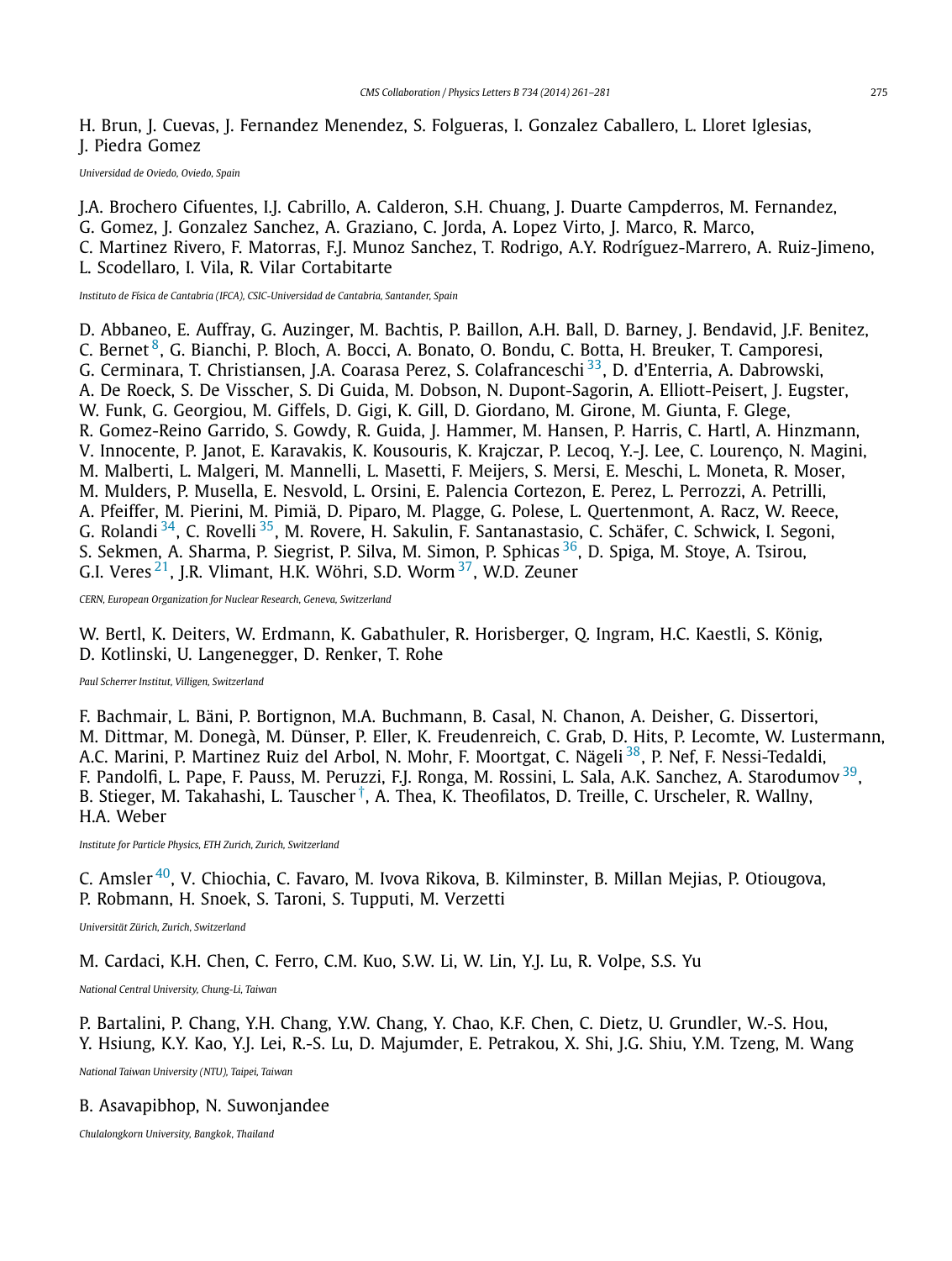A. Adiguzel, M.N. Bakirci<sup>41</sup>, S. Cerci<sup>42</sup>, C. Dozen, I. Dumanoglu, E. Eskut, S. Girgis, G. Gokbulut, E. Gurpinar, I. Hos, E.E. Kangal, A. Kayis Topaksu, G. Onengut [43,](#page-20-0) K. Ozdemir, S. Ozturk [41](#page-20-0), A. Polatoz, K. Sogut  $^{44}$ , D. Sunar Cerci  $^{42}$ , B. Tali  $^{42}$ , H. Topakli  $^{41}$ , M. Vergili

*Cukurova University, Adana, Turkey*

I.V. Akin, T. Aliev, B. Bilin, S. Bilmis, M. Deniz, H. Gamsizkan, A.M. Guler, G. Karapinar [45,](#page-20-0) K. Ocalan, A. Ozpineci, M. Serin, R. Sever, U.E. Surat, M. Yalvac, M. Zeyrek

*Middle East Technical University, Physics Department, Ankara, Turkey*

E. Gülmez, B. Isildak  $46$ , M. Kaya  $47$ , O. Kaya  $47$ , S. Ozkorucuklu  $48$ , N. Sonmez  $49$ 

*Bogazici University, Istanbul, Turkey*

H. Bahtiyar [50,](#page-20-0) E. Barlas, K. Cankocak, Y.O. Günaydin [51,](#page-20-0) F.I. Vardarlı, M. Yücel

*Istanbul Technical University, Istanbul, Turkey*

L. Levchuk, P. Sorokin

*National Scientific Center, Kharkov Institute of Physics and Technology, Kharkov, Ukraine*

J.J. Brooke, E. Clement, D. Cussans, H. Flacher, R. Frazier, J. Goldstein, M. Grimes, G.P. Heath, H.F. Heath, L. Kreczko, S. Metson, D.M. Newbold [37,](#page-20-0) K. Nirunpong, A. Poll, S. Senkin, V.J. Smith, T. Williams

*University of Bristol, Bristol, United Kingdom*

L. Basso <sup>52</sup>, K.W. Bell, A. Belyaev <sup>52</sup>, C. Brew, R.M. Brown, D.J.A. Cockerill, J.A. Coughlan, K. Harder, S. Harper, J. Jackson, E. Olaiya, D. Petyt, B.C. Radburn-Smith, C.H. Shepherd-Themistocleous, I.R. Tomalin, W.J. Womersley

*Rutherford Appleton Laboratory, Didcot, United Kingdom*

R. Bainbridge, O. Buchmuller, D. Burton, D. Colling, N. Cripps, M. Cutajar, P. Dauncey, G. Davies, M. Della Negra, W. Ferguson, J. Fulcher, D. Futyan, A. Gilbert, A. Guneratne Bryer, G. Hall, Z. Hatherell, J. Hays, G. Iles, M. Jarvis, G. Karapostoli, M. Kenzie, R. Lane, R. Lucas [37,](#page-20-0) L. Lyons, A.-M. Magnan, J. Marrouche, B. Mathias, R. Nandi, J. Nash, A. Nikitenko [39,](#page-20-0) J. Pela, M. Pesaresi, K. Petridis, M. Pioppi [53,](#page-20-0) D.M. Raymond, S. Rogerson, A. Rose, C. Seez, P. Sharp [†,](#page-19-0) A. Sparrow, A. Tapper, M. Vazquez Acosta, T. Virdee, S. Wakefield, N. Wardle, T. Whyntie

*Imperial College, London, United Kingdom*

M. Chadwick, J.E. Cole, P.R. Hobson, A. Khan, P. Kyberd, D. Leggat, D. Leslie, W. Martin, I.D. Reid, P. Symonds, L. Teodorescu, M. Turner

*Brunel University, Uxbridge, United Kingdom*

J. Dittmann, K. Hatakeyama, A. Kasmi, H. Liu, T. Scarborough

*Baylor University, Waco, USA*

## O. Charaf, S.I. Cooper, C. Henderson, P. Rumerio

*The University of Alabama, Tuscaloosa, USA*

A. Avetisyan, T. Bose, C. Fantasia, A. Heister, P. Lawson, D. Lazic, J. Rohlf, D. Sperka, J. St. John, L. Sulak

*Boston University, Boston, USA*

J. Alimena, S. Bhattacharya, G. Christopher, D. Cutts, Z. Demiragli, A. Ferapontov, A. Garabedian, U. Heintz, S. Jabeen, G. Kukartsev, E. Laird, G. Landsberg, M. Luk, M. Narain, M. Segala, T. Sinthuprasith, T. Speer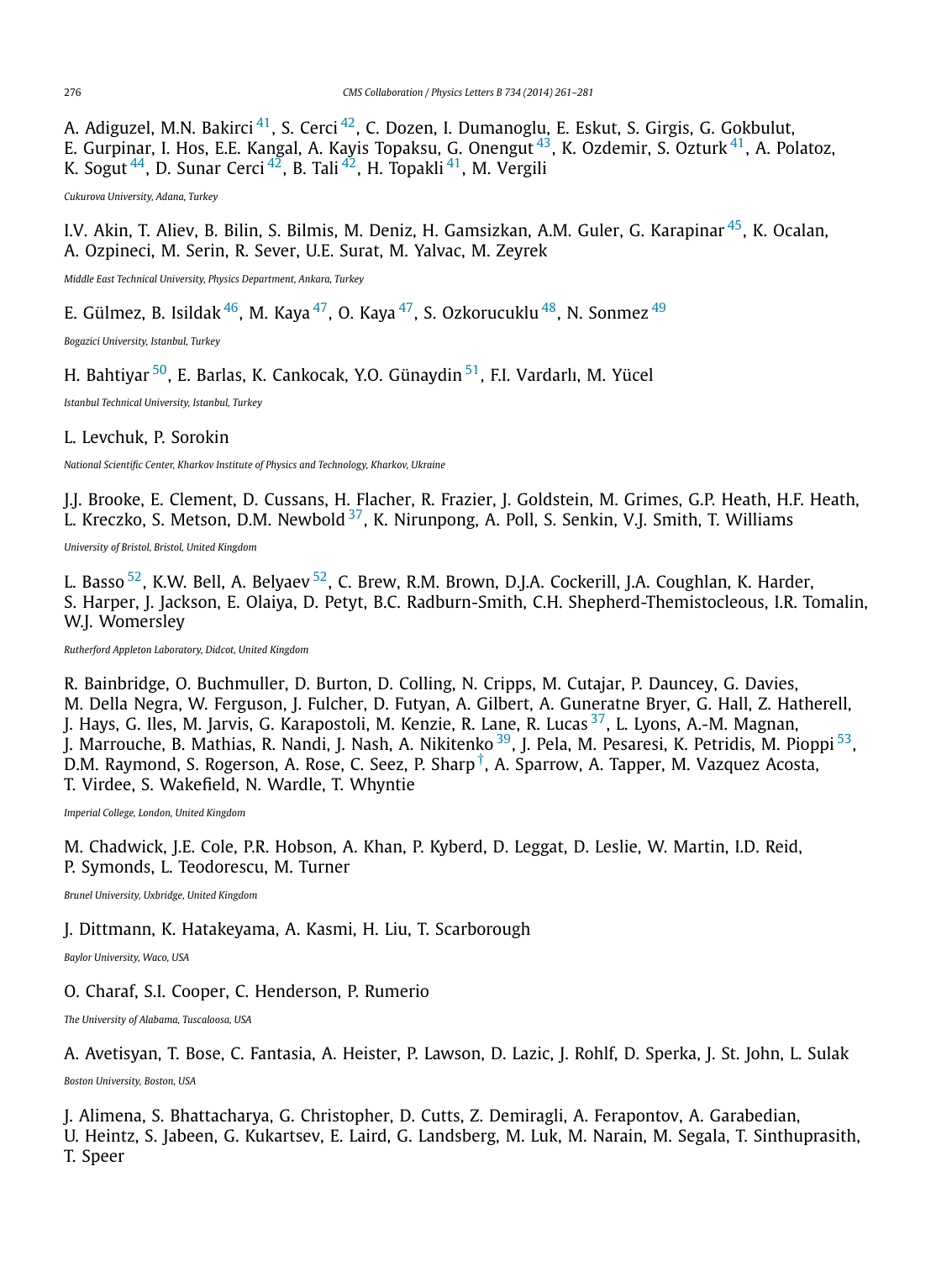*Brown University, Providence, USA*

R. Breedon, G. Breto, M. Calderon De La Barca Sanchez, S. Chauhan, M. Chertok, J. Conway, R. Conway, P.T. Cox, R. Erbacher, M. Gardner, R. Houtz, W. Ko, A. Kopecky, R. Lander, O. Mall, T. Miceli, R. Nelson, D. Pellett, F. Ricci-Tam, B. Rutherford, M. Searle, J. Smith, M. Squires, M. Tripathi, S. Wilbur, R. Yohay

*University of California, Davis, Davis, USA*

V. Andreev, D. Cline, R. Cousins, S. Erhan, P. Everaerts, C. Farrell, M. Felcini, J. Hauser, M. Ignatenko, C. Jarvis, G. Rakness, P. Schlein  $^{\dagger}$ , E. Takasugi, P. Traczyk, V. Valuev, M. Weber

*University of California, Los Angeles, USA*

J. Babb, R. Clare, M.E. Dinardo, J. Ellison, J.W. Gary, G. Hanson, H. Liu, O.R. Long, A. Luthra, H. Nguyen, S. Paramesvaran, J. Sturdy, S. Sumowidagdo, R. Wilken, S. Wimpenny

*University of California, Riverside, Riverside, USA*

W. Andrews, J.G. Branson, G.B. Cerati, S. Cittolin, D. Evans, A. Holzner, R. Kelley, M. Lebourgeois, J. Letts, I. Macneill, B. Mangano, S. Padhi, C. Palmer, G. Petrucciani, M. Pieri, M. Sani, V. Sharma, S. Simon, E. Sudano, M. Tadel, Y. Tu, A. Vartak, S. Wasserbaech <sup>[54](#page-20-0)</sup>, F. Würthwein, A. Yagil, J. Yoo

*University of California, San Diego, La Jolla, USA*

D. Barge, R. Bellan, C. Campagnari, M. D'Alfonso, T. Danielson, K. Flowers, P. Geffert, C. George, F. Golf, J. Incandela, C. Justus, P. Kalavase, D. Kovalskyi, V. Krutelyov, S. Lowette, R. Magaña Villalba, N. Mccoll, V. Pavlunin, J. Ribnik, J. Richman, R. Rossin, D. Stuart, W. To, C. West

*University of California, Santa Barbara, Santa Barbara, USA*

A. Apresyan, A. Bornheim, J. Bunn, Y. Chen, E. Di Marco, J. Duarte, D. Kcira, Y. Ma, A. Mott, H.B. Newman, C. Rogan, M. Spiropulu, V. Timciuc, J. Veverka, R. Wilkinson, S. Xie, Y. Yang, R.Y. Zhu

*California Institute of Technology, Pasadena, USA*

V. Azzolini, A. Calamba, R. Carroll, T. Ferguson, Y. Iiyama, D.W. Jang, Y.F. Liu, M. Paulini, J. Russ, H. Vogel, I. Vorobiev

*Carnegie Mellon University, Pittsburgh, USA*

J.P. Cumalat, B.R. Drell, W.T. Ford, A. Gaz, E. Luiggi Lopez, U. Nauenberg, J.G. Smith, K. Stenson, K.A. Ulmer, S.R. Wagner

*University of Colorado at Boulder, Boulder, USA*

J. Alexander, A. Chatterjee, N. Eggert, L.K. Gibbons, W. Hopkins, A. Khukhunaishvili, B. Kreis, N. Mirman, G. Nicolas Kaufman, J.R. Patterson, A. Ryd, E. Salvati, W. Sun, W.D. Teo, J. Thom, J. Thompson, J. Tucker, Y. Weng, L. Winstrom, P. Wittich

*Cornell University, Ithaca, USA*

## D. Winn

*Fairfield University, Fairfield, USA*

S. Abdullin, M. Albrow, J. Anderson, G. Apollinari, L.A.T. Bauerdick, A. Beretvas, J. Berryhill, P.C. Bhat, K. Burkett, J.N. Butler, V. Chetluru, H.W.K. Cheung, F. Chlebana, S. Cihangir, V.D. Elvira, I. Fisk, J. Freeman, Y. Gao, E. Gottschalk, L. Gray, D. Green, O. Gutsche, D. Hare, R.M. Harris, J. Hirschauer, B. Hooberman, S. Jindariani, M. Johnson, U. Joshi, B. Klima, S. Kunori, S. Kwan, J. Linacre, D. Lincoln, R. Lipton, J. Lykken, K. Maeshima, J.M. Marraffino, V.I. Martinez Outschoorn, S. Maruyama, D. Mason, P. McBride, K. Mishra, S. Mrenna, Y. Musienko [55,](#page-20-0) C. Newman-Holmes, V. O'Dell, O. Prokofyev, N. Ratnikova, E. Sexton-Kennedy,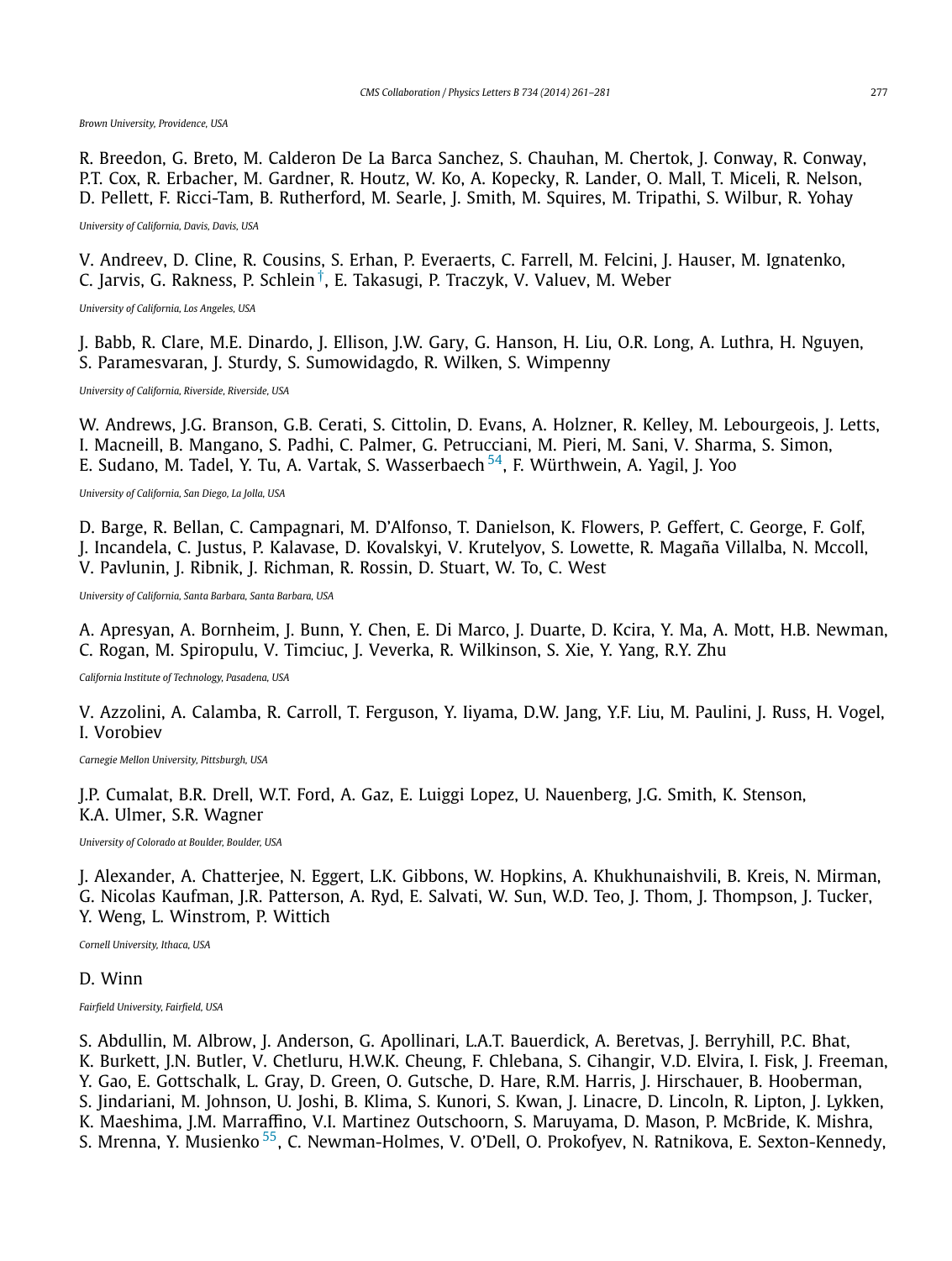S. Sharma, W.J. Spalding, L. Spiegel, L. Taylor, S. Tkaczyk, N.V. Tran, L. Uplegger, E.W. Vaandering, R. Vidal, J. Whitmore, W. Wu, F. Yang, J.C. Yun

*Fermi National Accelerator Laboratory, Batavia, USA*

D. Acosta, P. Avery, D. Bourilkov, M. Chen, T. Cheng, S. Das, M. De Gruttola, G.P. Di Giovanni, D. Dobur, A. Drozdetskiy, R.D. Field, M. Fisher, Y. Fu, I.K. Furic, J. Hugon, B. Kim, J. Konigsberg, A. Korytov, A. Kropivnitskaya, T. Kypreos, J.F. Low, K. Matchev, P. Milenovic [56,](#page-20-0) G. Mitselmakher, L. Muniz, R. Remington, A. Rinkevicius, N. Skhirtladze, M. Snowball, J. Yelton, M. Zakaria

*University of Florida, Gainesville, USA*

V. Gaultney, S. Hewamanage, L.M. Lebolo, S. Linn, P. Markowitz, G. Martinez, J.L. Rodriguez

*Florida International University, Miami, USA*

T. Adams, A. Askew, J. Bochenek, J. Chen, B. Diamond, S.V. Gleyzer, J. Haas, S. Hagopian, V. Hagopian, K.F. Johnson, H. Prosper, V. Veeraraghavan, M. Weinberg

*Florida State University, Tallahassee, USA*

#### M.M. Baarmand, B. Dorney, M. Hohlmann, H. Kalakhety, F. Yumiceva

*Florida Institute of Technology, Melbourne, USA*

M.R. Adams, L. Apanasevich, V.E. Bazterra, R.R. Betts, I. Bucinskaite, J. Callner, R. Cavanaugh, O. Evdokimov, L. Gauthier, C.E. Gerber, D.J. Hofman, S. Khalatyan, P. Kurt, F. Lacroix, D.H. Moon, C. O'Brien, C. Silkworth, D. Strom, P. Turner, N. Varelas

*University of Illinois at Chicago (UIC), Chicago, USA*

U. Akgun, E.A. Albayrak <sup>50</sup>, B. Bilki <sup>57</sup>, W. Clarida, K. Dilsiz, F. Duru, S. Griffiths, M. Haytmyradov, J.-P. Merlo, H. Mermerkaya [58,](#page-20-0) A. Mestvirishvili, A. Moeller, J. Nachtman, C.R. Newsom, H. Ogul, Y. Onel, F. Ozok [50,](#page-20-0) S. Sen, P. Tan, E. Tiras, J. Wetzel, T. Yetkin [59,](#page-20-0) K. Yi

*The University of Iowa, Iowa City, USA*

B.A. Barnett, B. Blumenfeld, S. Bolognesi, D. Fehling, G. Giurgiu, A.V. Gritsan, G. Hu, P. Maksimovic, M. Swartz, A. Whitbeck

*Johns Hopkins University, Baltimore, USA*

P. Baringer, A. Bean, G. Benelli, R.P. Kenny III, M. Murray, D. Noonan, S. Sanders, R. Stringer, J.S. Wood

*The University of Kansas, Lawrence, USA*

A.F. Barfuss, I. Chakaberia, A. Ivanov, S. Khalil, M. Makouski, Y. Maravin, S. Shrestha, I. Svintradze

*Kansas State University, Manhattan, USA*

J. Gronberg, D. Lange, F. Rebassoo, D. Wright

*Lawrence Livermore National Laboratory, Livermore, USA*

A. Baden, B. Calvert, S.C. Eno, J.A. Gomez, N.J. Hadley, R.G. Kellogg, T. Kolberg, Y. Lu, M. Marionneau, A.C. Mignerey, K. Pedro, A. Peterman, A. Skuja, J. Temple, M.B. Tonjes, S.C. Tonwar

*University of Maryland, College Park, USA*

A. Apyan, G. Bauer, W. Busza, E. Butz, I.A. Cali, M. Chan, V. Dutta, G. Gomez Ceballos, M. Goncharov, Y. Kim, M. Klute, Y.S. Lai, A. Levin, P.D. Luckey, T. Ma, S. Nahn, C. Paus, D. Ralph, C. Roland, G. Roland, G.S.F. Stephans, F. Stöckli, K. Sumorok, K. Sung, D. Velicanu, R. Wolf, B. Wyslouch, M. Yang, Y. Yilmaz, A.S. Yoon, M. Zanetti, V. Zhukova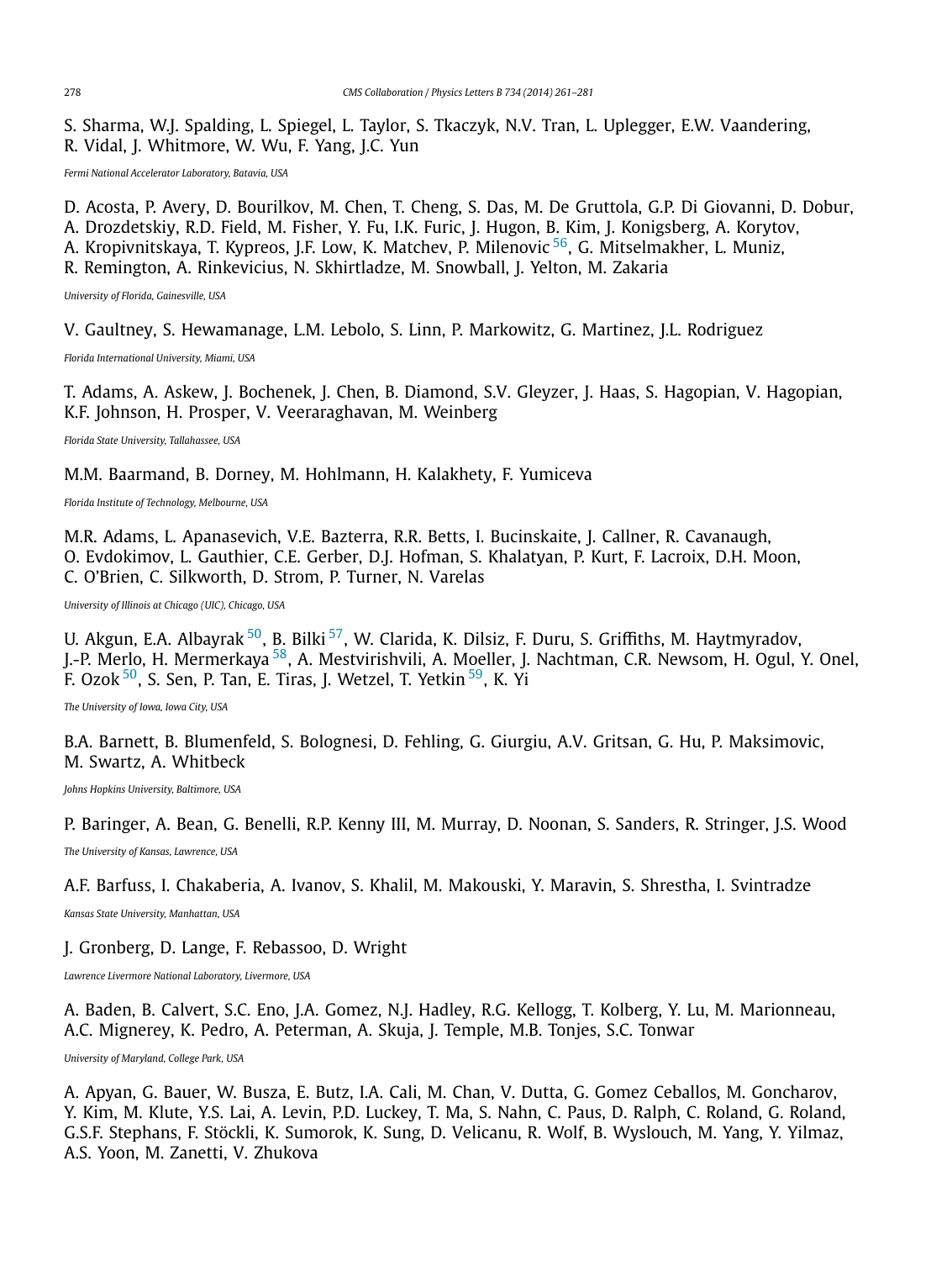*Massachusetts Institute of Technology, Cambridge, USA*

B. Dahmes, A. De Benedetti, G. Franzoni, A. Gude, J. Haupt, S.C. Kao, K. Klapoetke, Y. Kubota, J. Mans, N. Pastika, R. Rusack, M. Sasseville, A. Singovsky, N. Tambe, J. Turkewitz

*University of Minnesota, Minneapolis, USA*

## L.M. Cremaldi, R. Kroeger, L. Perera, R. Rahmat, D.A. Sanders, D. Summers

*University of Mississippi, Oxford, USA*

E. Avdeeva, K. Bloom, S. Bose, D.R. Claes, A. Dominguez, M. Eads, R. Gonzalez Suarez, J. Keller, I. Kravchenko, J. Lazo-Flores, S. Malik, F. Meier, G.R. Snow

*University of Nebraska–Lincoln, Lincoln, USA*

J. Dolen, A. Godshalk, I. Iashvili, S. Jain, A. Kharchilava, A. Kumar, S. Rappoccio, Z. Wan

*State University of New York at Buffalo, Buffalo, USA*

G. Alverson, E. Barberis, D. Baumgartel, M. Chasco, J. Haley, A. Massironi, D. Nash, T. Orimoto, D. Trocino, D. Wood, J. Zhang

*Northeastern University, Boston, USA*

A. Anastassov, K.A. Hahn, A. Kubik, L. Lusito, N. Mucia, N. Odell, B. Pollack, A. Pozdnyakov, M. Schmitt, S. Stoynev, M. Velasco, S. Won

*Northwestern University, Evanston, USA*

D. Berry, A. Brinkerhoff, K.M. Chan, M. Hildreth, C. Jessop, D.J. Karmgard, J. Kolb, K. Lannon, W. Luo, S. Lynch, N. Marinelli, D.M. Morse, T. Pearson, M. Planer, R. Ruchti, J. Slaunwhite, N. Valls, M. Wayne, M. Wolf

*University of Notre Dame, Notre Dame, USA*

L. Antonelli, B. Bylsma, L.S. Durkin, C. Hill, R. Hughes, K. Kotov, T.Y. Ling, D. Puigh, M. Rodenburg, G. Smith, C. Vuosalo, G. Williams, B.L. Winer, H. Wolfe

*The Ohio State University, Columbus, USA*

E. Berry, P. Elmer, V. Halyo, P. Hebda, J. Hegeman, A. Hunt, P. Jindal, S.A. Koay, D. Lopes Pegna, P. Lujan, D. Marlow, T. Medvedeva, M. Mooney, J. Olsen, P. Piroué, X. Quan, A. Raval, H. Saka, D. Stickland, C. Tully, J.S. Werner, S.C. Zenz, A. Zuranski

*Princeton University, Princeton, USA*

## E. Brownson, A. Lopez, H. Mendez, J.E. Ramirez Vargas

*University of Puerto Rico, Mayaguez, USA*

E. Alagoz, D. Benedetti, G. Bolla, D. Bortoletto, M. De Mattia, A. Everett, Z. Hu, M. Jones, K. Jung, O. Koybasi, M. Kress, N. Leonardo, V. Maroussov, P. Merkel, D.H. Miller, N. Neumeister, I. Shipsey, D. Silvers, A. Svyatkovskiy, M. Vidal Marono, F. Wang, L. Xu, H.D. Yoo, J. Zablocki, Y. Zheng

*Purdue University, West Lafayette, USA*

#### S. Guragain, N. Parashar

*Purdue University Calumet, Hammond, USA*

A. Adair, B. Akgun, K.M. Ecklund, F.J.M. Geurts, W. Li, B.P. Padley, R. Redjimi, J. Roberts, J. Zabel

*Rice University, Houston, USA*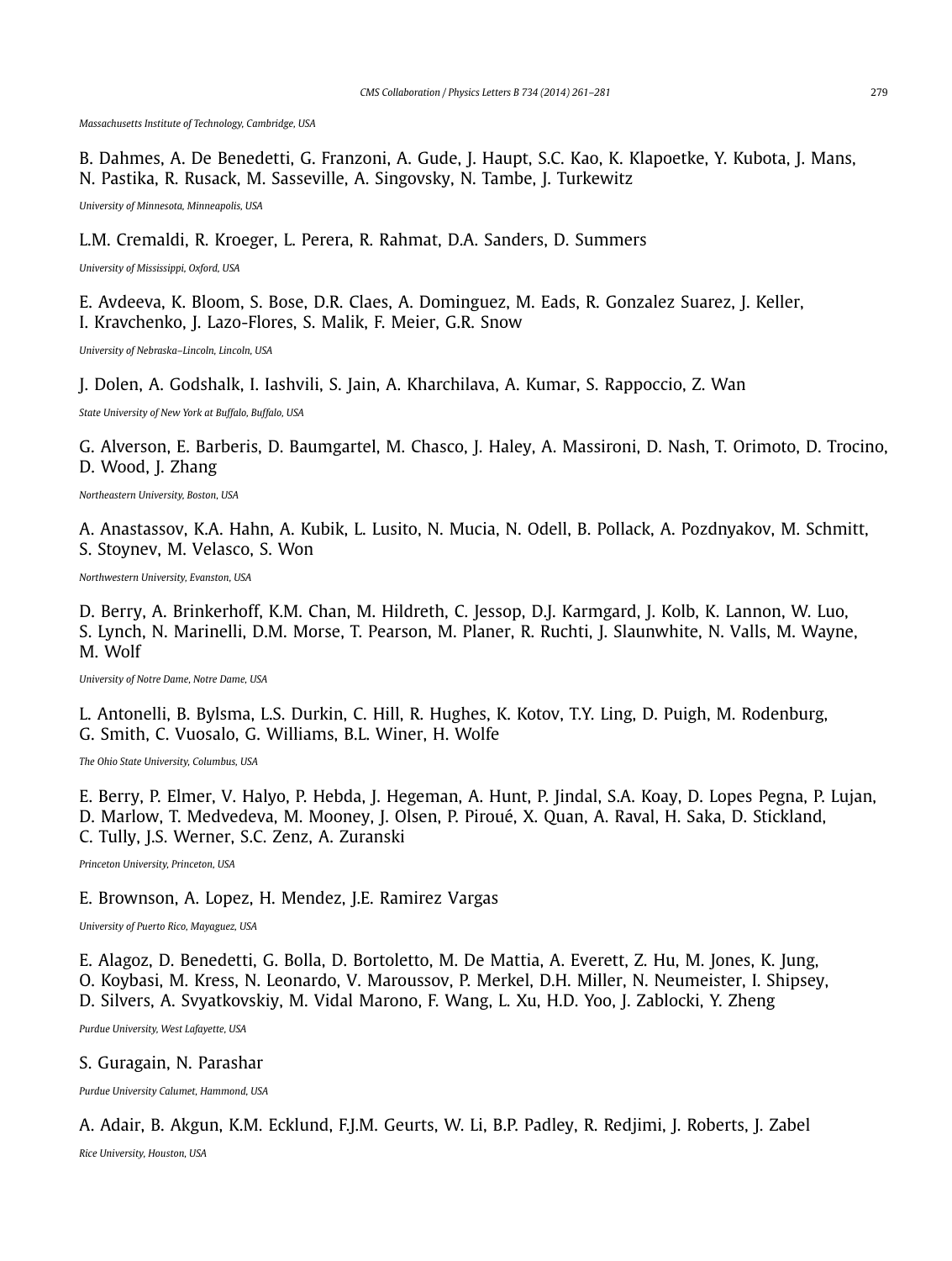<span id="page-19-0"></span>B. Betchart, A. Bodek, R. Covarelli, P. de Barbaro, R. Demina, Y. Eshaq, T. Ferbel, A. Garcia-Bellido, P. Goldenzweig, J. Han, A. Harel, D.C. Miner, G. Petrillo, D. Vishnevskiy, M. Zielinski

*University of Rochester, Rochester, USA*

A. Bhatti, R. Ciesielski, L. Demortier, K. Goulianos, G. Lungu, S. Malik, C. Mesropian

*The Rockefeller University, New York, USA*

S. Arora, A. Barker, J.P. Chou, C. Contreras-Campana, E. Contreras-Campana, D. Duggan, D. Ferencek, Y. Gershtein, R. Gray, E. Halkiadakis, D. Hidas, A. Lath, S. Panwalkar, M. Park, R. Patel, V. Rekovic, J. Robles, K. Rose, S. Salur, S. Schnetzer, C. Seitz, S. Somalwar, R. Stone, S. Thomas, M. Walker

*Rutgers, The State University of New Jersey, Piscataway, USA*

G. Cerizza, M. Hollingsworth, S. Spanier, Z.C. Yang, A. York

*University of Tennessee, Knoxville, USA*

O. Bouhali <sup>60</sup>, R. Eusebi, W. Flanagan, J. Gilmore, T. Kamon <sup>61</sup>, V. Khotilovich, R. Montalvo, I. Osipenkov, Y. Pakhotin, A. Perloff, J. Roe, A. Safonov, T. Sakuma, I. Suarez, A. Tatarinov, D. Toback

*Texas A&M University, College Station, USA*

N. Akchurin, J. Damgov, C. Dragoiu, P.R. Dudero, C. Jeong, K. Kovitanggoon, S.W. Lee, T. Libeiro, I. Volobouev

*Texas Tech University, Lubbock, USA*

E. Appelt, A.G. Delannoy, S. Greene, A. Gurrola, W. Johns, C. Maguire, Y. Mao, A. Melo, M. Sharma, P. Sheldon, B. Snook, S. Tuo, J. Velkovska

*Vanderbilt University, Nashville, USA*

M.W. Arenton, S. Boutle, B. Cox, B. Francis, J. Goodell, R. Hirosky, A. Ledovskoy, C. Lin, C. Neu, J. Wood

*University of Virginia, Charlottesville, USA*

S. Gollapinni, R. Harr, P.E. Karchin, C. Kottachchi Kankanamge Don, P. Lamichhane, A. Sakharov

*Wayne State University, Detroit, USA*

M. Anderson, D.A. Belknap, L. Borrello, D. Carlsmith, M. Cepeda, S. Dasu, E. Friis, K.S. Grogg, M. Grothe, R. Hall-Wilton, M. Herndon, A. Hervé, K. Kaadze, P. Klabbers, J. Klukas, A. Lanaro, C. Lazaridis, R. Loveless, A. Mohapatra, M.U. Mozer, I. Ojalvo, G.A. Pierro, I. Ross, A. Savin, W.H. Smith, J. Swanson

*University of Wisconsin, Madison, USA*

\* Corresponding author.

- † Deceased.
- $1$  Also at Vienna University of Technology, Vienna, Austria.
- <sup>2</sup> Also at CERN, European Organization for Nuclear Research, Geneva, Switzerland.
- <sup>3</sup> Also at Institut Pluridisciplinaire Hubert Curien, Université de Strasbourg, Université de Haute Alsace Mulhouse, CNRS/IN2P3, Strasbourg, France.
- <sup>4</sup> Also at National Institute of Chemical Physics and Biophysics, Tallinn, Estonia.
- <sup>5</sup> Also at Skobeltsyn Institute of Nuclear Physics, Lomonosov Moscow State University, Moscow, Russia.
- <sup>6</sup> Also at Universidade Estadual de Campinas, Campinas, Brazil.
- <sup>7</sup> Also at California Institute of Technology, Pasadena, USA.
- <sup>8</sup> Also at Laboratoire Leprince-Ringuet, Ecole Polytechnique, IN2P3-CNRS, Palaiseau, France.
- <sup>9</sup> Also at Zewail City of Science and Technology, Zewail, Egypt.
- <sup>10</sup> Also at Suez Canal University, Suez, Egypt.
- <sup>11</sup> Also at Cairo University, Cairo, Egypt.
- <sup>12</sup> Also at Fayoum University, El-Fayoum, Egypt.
- <sup>13</sup> Also at British University in Egypt, Cairo, Egypt.
- <sup>14</sup> Now at Ain Shams University, Cairo, Egypt.
- <sup>15</sup> Also at National Centre for Nuclear Research, Swierk, Poland.
- <sup>16</sup> Also at Université de Haute Alsace, Mulhouse, France.